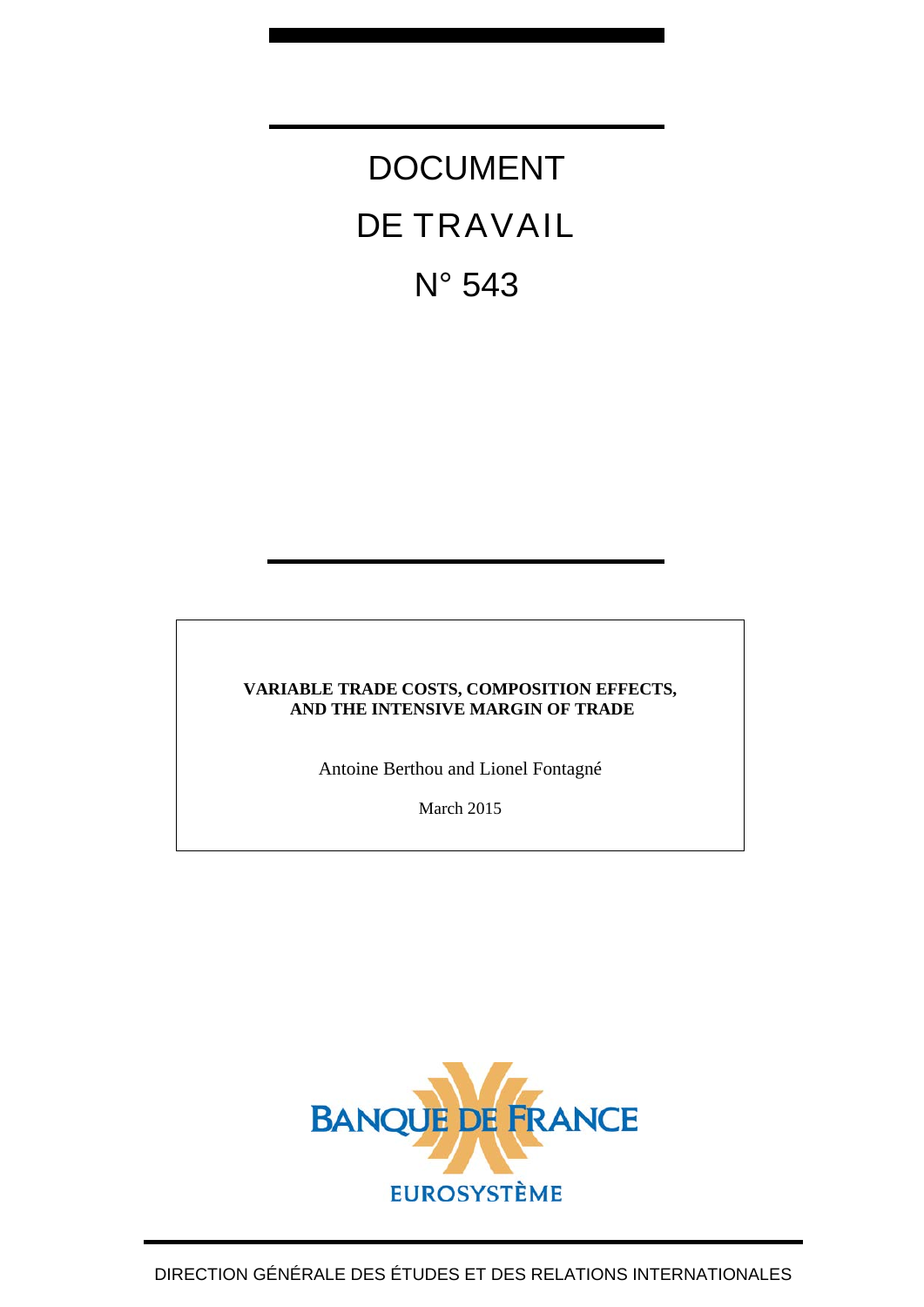## DIRECTION GÉNÉRALE DES ÉTUDES ET DES RELATIONS INTERNATIONALES

#### **VARIABLE TRADE COSTS, COMPOSITION EFFECTS, AND THE INTENSIVE MARGIN OF TRADE**

Antoine Berthou and Lionel Fontagné

March 2015

Les Documents de travail reflètent les idées personnelles de leurs auteurs et n'expriment pas nécessairement la position de la Banque de France. Ce document est disponible sur le site internet de la Banque de France « [www.banque-france.fr](http://www.banque-france.fr/) ».

Working Papers reflect the opinions of the authors and do not necessarily express the views of the Banque de France. This document is available on the Banque de France Website ["www.banque-france.fr"](http://www.banque-france.fr/).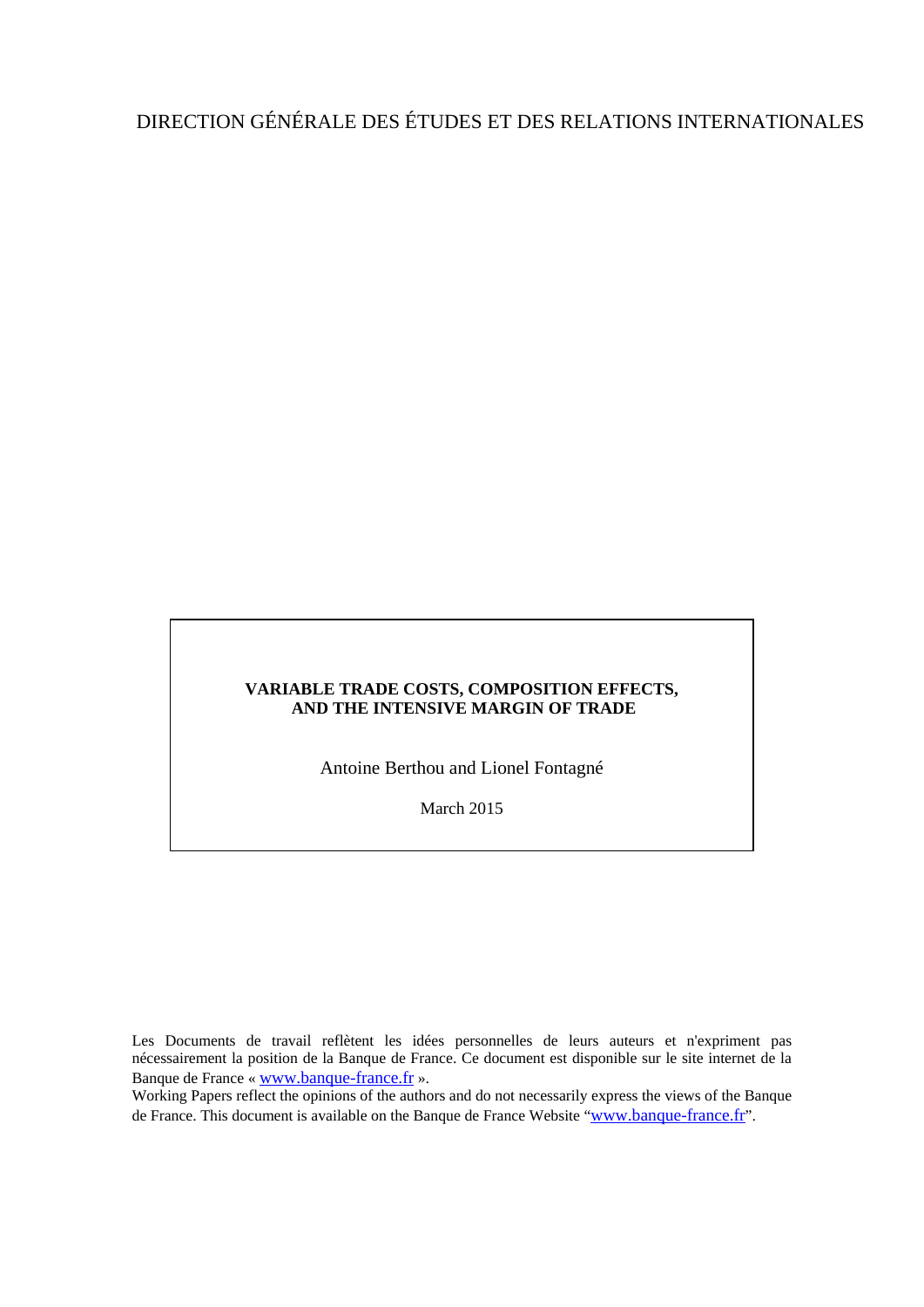## Variable Trade Costs, Composition Effects, and the Intensive Margin of Trade

Antoine Berthou $^*$   $\qquad$  Lionel Fontagné $^\dagger$ 

<sup>∗</sup>Banque de France and CEPII. Email: antoine.berthou@banque-france.fr.

<sup>&</sup>lt;sup>†</sup>Paris School of Economics – Université Paris I, Banque de France and CEPII. Email: lionel.fontagne@univparis1.fr. Corresponding author. This article does not reflect the views of the Banque de France. We thank Houssein Guimbard for providing tariff data at the country-product level.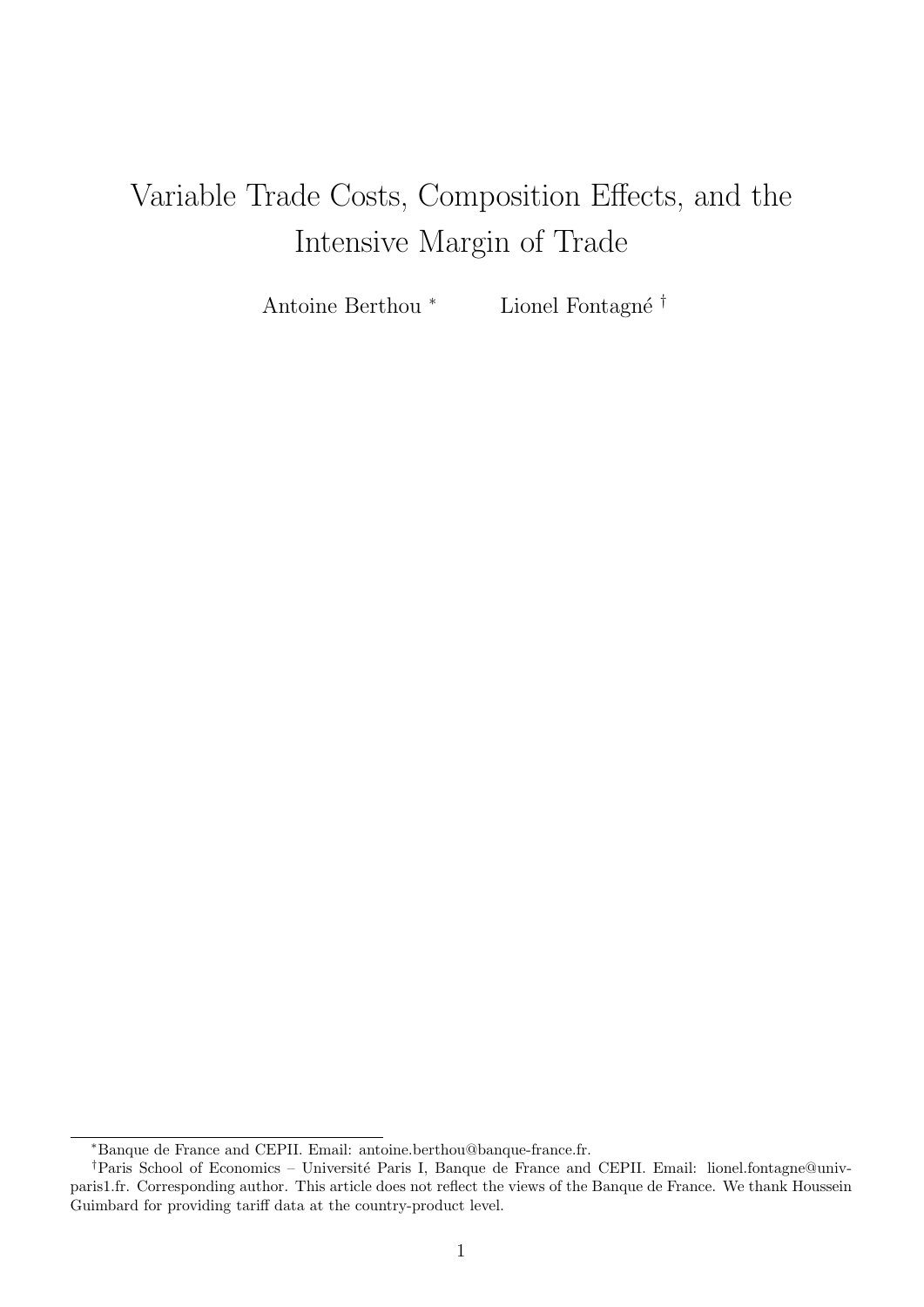#### Abstract

We estimate the elasticity of extra-EU French firm-level exports with respect to applied tariffs – a variable trade cost. We propose a methodology controlling for unobserved firm characteristics driving selection in exports market and for the usual resistance terms. Results confirm a significant negative impact of tariffs on firm-level exports, with one fifth of this impact falling on the induced adjustment in the exporters' product mix. When controlling for this adjustment and focusing on the core exported products, the elasticity of the product-destination firm-level exports with respect to applied tariffs is estimated at about -2.5.

#### JEL classification: F12, F15

Keywords: International trade, firm heterogeneity, multi-product exporters, trade elasticity.

#### Résumé

Nous proposons une estimation des effets des droits de douane – un coût variable du commerce  $-$  sur les exportations extra-européennes des firmes françaises. La méthodologie employée permet de contrôler des caractéristiques inobservées des firmes influençant leur sélection sur les marchés extérieurs, ainsi que des termes de résistance multilatérale. Environ un cinquième de l'effet négatif des droits de douane passe par l'ajustement du portefeuille de produits exportés par chaque firme sur chacun de ses marchés. En contrôlant de cet effet de composition, nous obtenons une élasticité aux variations des droits de douane des exportations, par firme et produit sur chaque destination, de l'ordre de -2.5.

#### Classification JEL: F12, F15

Mots-clé: Commerce international, hétérogénéité des firmes, élasticités du commerce.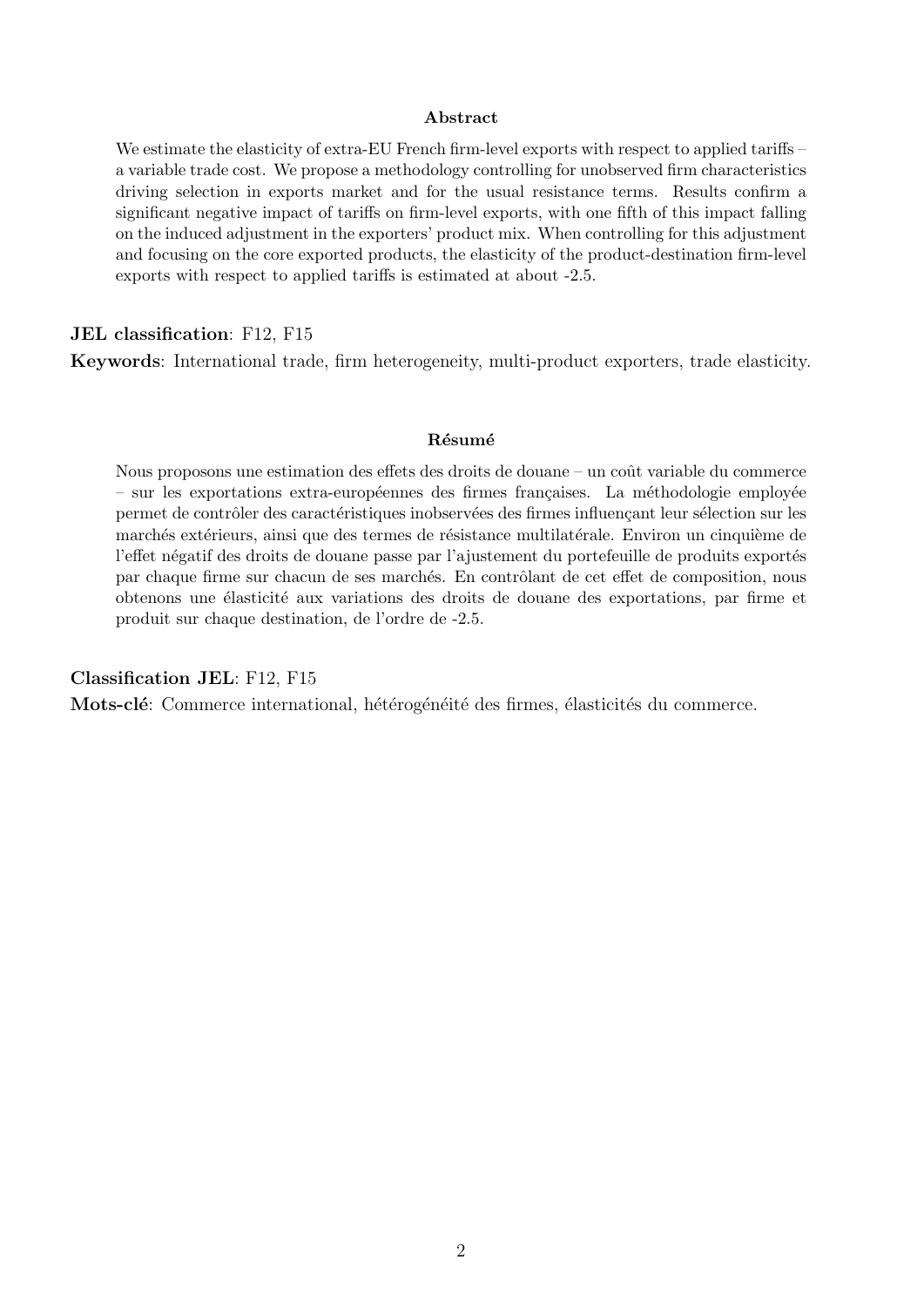## Non-technical summary

Recent trade models with heterogenous firms have shed new light on the effects of relative price changes on aggregate exports, or the impact of trade openness on aggregate welfare. They emphasize in particular the role played by two channels, the reallocation of market shares between firms within each sector, and the changes in the portfolio of products exported by each firm in each destination, both channels affecting aggregate trade flows and productivity. Quantifying the relevance of these two channels however critically relies on some key parameters, which are essential to any calibration exercise. One of them is the variable trade costs elasticity of exports.

In this paper we develop an empirical strategy to estimate this parameter, using information about French firm-level exports by product to extra-European Union destinations, combined with tariff duties applied to French exporters in each destination and for each product. Variation in tariffs is used to identify the impact of variable trade costs on French firms' exports. With this strategy, we are able to identify the contribution of the changes in the firm-level portfolio of goods exported. Controlling for product composition effects, we obtain an estimate of the variable trade costs elasticity of French firm-level exports by product.

Performing such estimation raises a series of empirical challenges. Firstly, firm characteristics unobserved to the econometrician may affect firm-selection in different markets and therefore bias estimates of the variable trade costs elasticity. Secondly the degree of competition (and thus the price index in each destination), which is also unobserved, should be affected by changes in applied tariffs.

The implementation of a method of ratios, using a benchmark population of French firms (the top 500 exporters in each destination) and a benchmark destination for extra EU French exports (the most popular market, e.g. the United States), allows us to control for these firm-level and destination-level unobservables.

Estimations are performed by pooling firm-level exports and tariffs in 2001, 2004 and 2007. Results confirm a significant negative impact of tariffs on firm-level exports, with an elasticity of about -2. About one fifth of this impact is driven by firms adjusting their product mix in more protectionist destinations. Accordingly the elasticity of the average firm-level exports per product (about -1.7) is potentially subject to composition effects related to changes in the firms' product mix across destinations.

We control changes in product mix using firm-level exports by product and destination. Focusing on the firms' core exported product, the elasticity of the product-destination firm-level exports is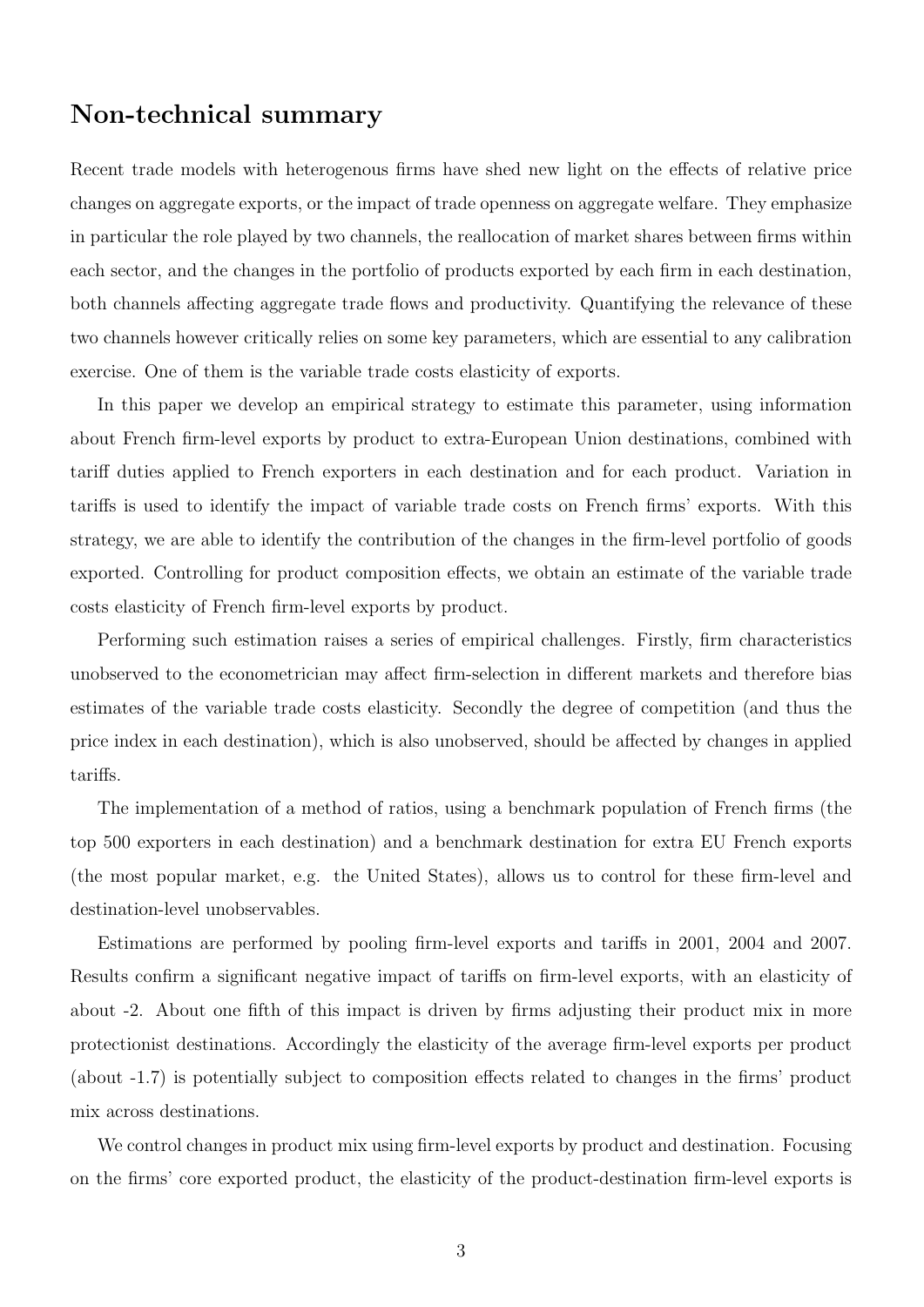estimated at about -2.5.

Overall, this work contributes to a rich empirical literature, which shows that relying on microlevel estimations of trade elasticities is key to understand the response of aggregate trade flows to changes in real exchange rates or tariffs.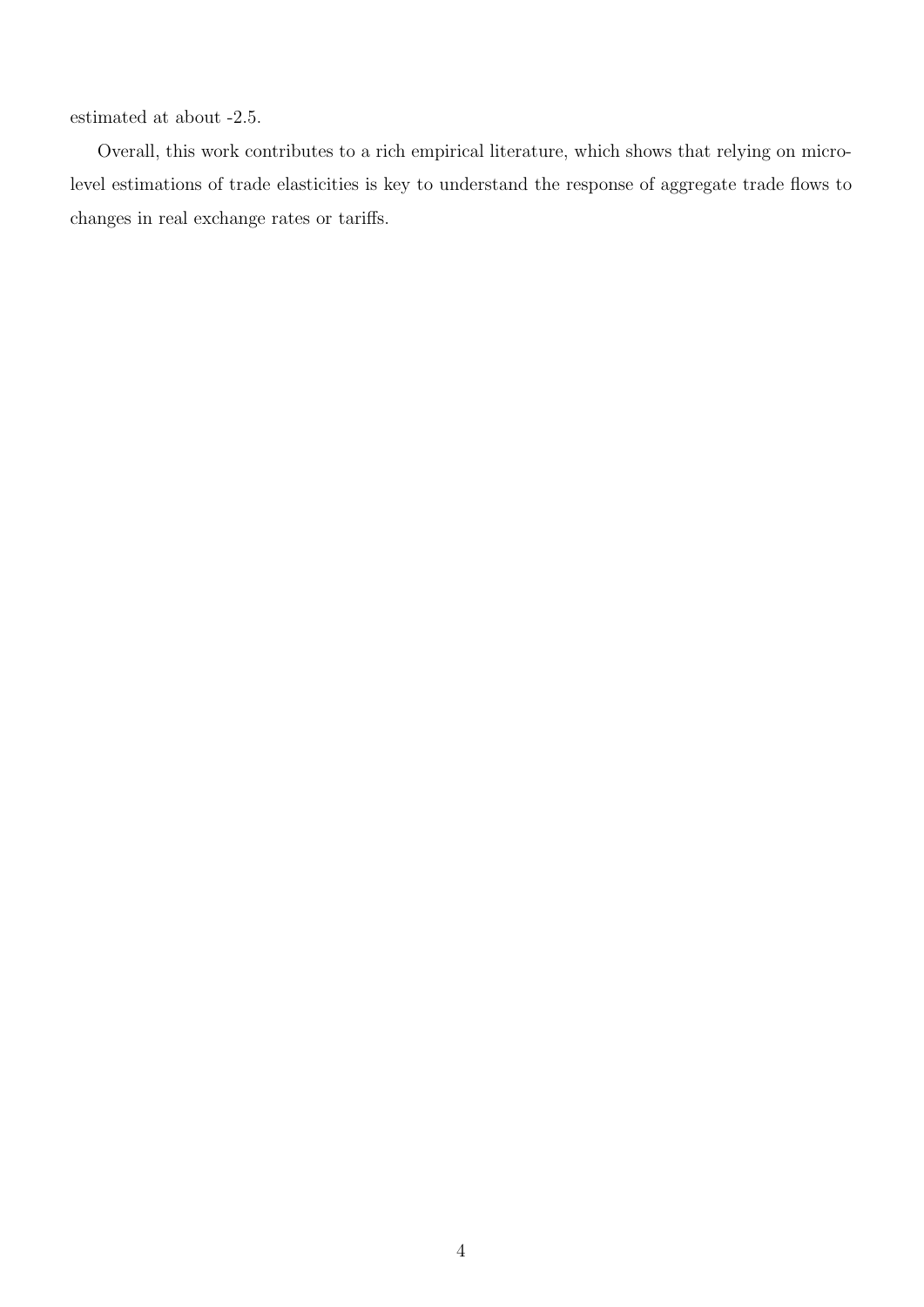## Introduction

Theories of trade with heterogenous firms have provided new channels through which trade openness may affect welfare [\(Melitz and Redding,](#page-24-0) [2013\)](#page-24-0). In this class of models, changes in variable trade costs are predicted to modify the microeconomic composition of aggregate trade flows between countries through firm-selection [\(Melitz,](#page-24-1) [2003;](#page-24-1) [Chaney,](#page-23-0) [2008\)](#page-23-0), or within-firm product selection [\(Eckel and Neary,](#page-24-2) [2010;](#page-24-2) [Bernard et al.,](#page-23-1) [2011;](#page-23-1) [Arkolakis and Muendler,](#page-23-2) [2010;](#page-23-2) [Mayer et al.,](#page-24-3) [2014\)](#page-24-3), which affects the average value of exports per transaction.<sup>[1](#page-6-0)</sup> Estimating the elasticity of firm-level exports with respect to variable trade costs, a key parameter of these models, requires controlling for these compositional effects.

Our objective is to provide an estimation of the effect of variable trade costs on firm-level exports. Data collected by the French customs on the value of firm-level exports by product, destination and year, are combined with applied tariffs faced by French exporters in each destination and for each product.[2](#page-6-1) Variation in tariffs is used to identify the impact of variable trade costs on the margins of French aggregate exports, and on the margins of firm-level exports.

We start by illustrating how microeconomic composition effects shape aggregate exports, by estimating a simple gravity equation on the margins of aggregate French exports. We show that variable trade costs have no significant effect on the mean value of transactions while negatively impacting their number. This confirms theoretical predictions on the selection of firms and/or products within firms affecting the microeconomic composition of aggregate exports.

Against this background, we estimate the elasticity of firm-level exports with respect to variable trade costs, using a methodology of ratios that corrects for firm characteristics driving selection in exports market and the value of shipments, and the resistance term specific to each destination. The implementation of our empirical strategy requires choosing a benchmark market and a benchmark population of exporters in each destination. We take as a reference the US market – the most frequent destination for French exporters outside the EU – and the top 500 exporters in each destination.

The estimations are performed by pooling information about firm-level exports and tariffs for three years: 2001, 2004 and 2007. Over these years, most of the variance in applied tariffs faced by French exporters is coming from the cross-sectional dimension of the panel. Results confirm a

<span id="page-6-1"></span><span id="page-6-0"></span><sup>&</sup>lt;sup>1</sup>In the following, transaction is defined as export flow by firm  $f$  of product  $p$  to destination  $j$ .

<sup>2</sup>Recall that applied tariff can be inferior to bound tariffs in presence of a binding-overhang. Also, applied tariffs may differ by exporter-importer pair for a given product, due to preferences possibly conceded by the importer. We rely on MAcMap tariff data at the HS6 level, faced by French exports, taking care of endogeneity of tariffs to export structures [\(Bouet et al.,](#page-23-3) [2008\)](#page-23-3).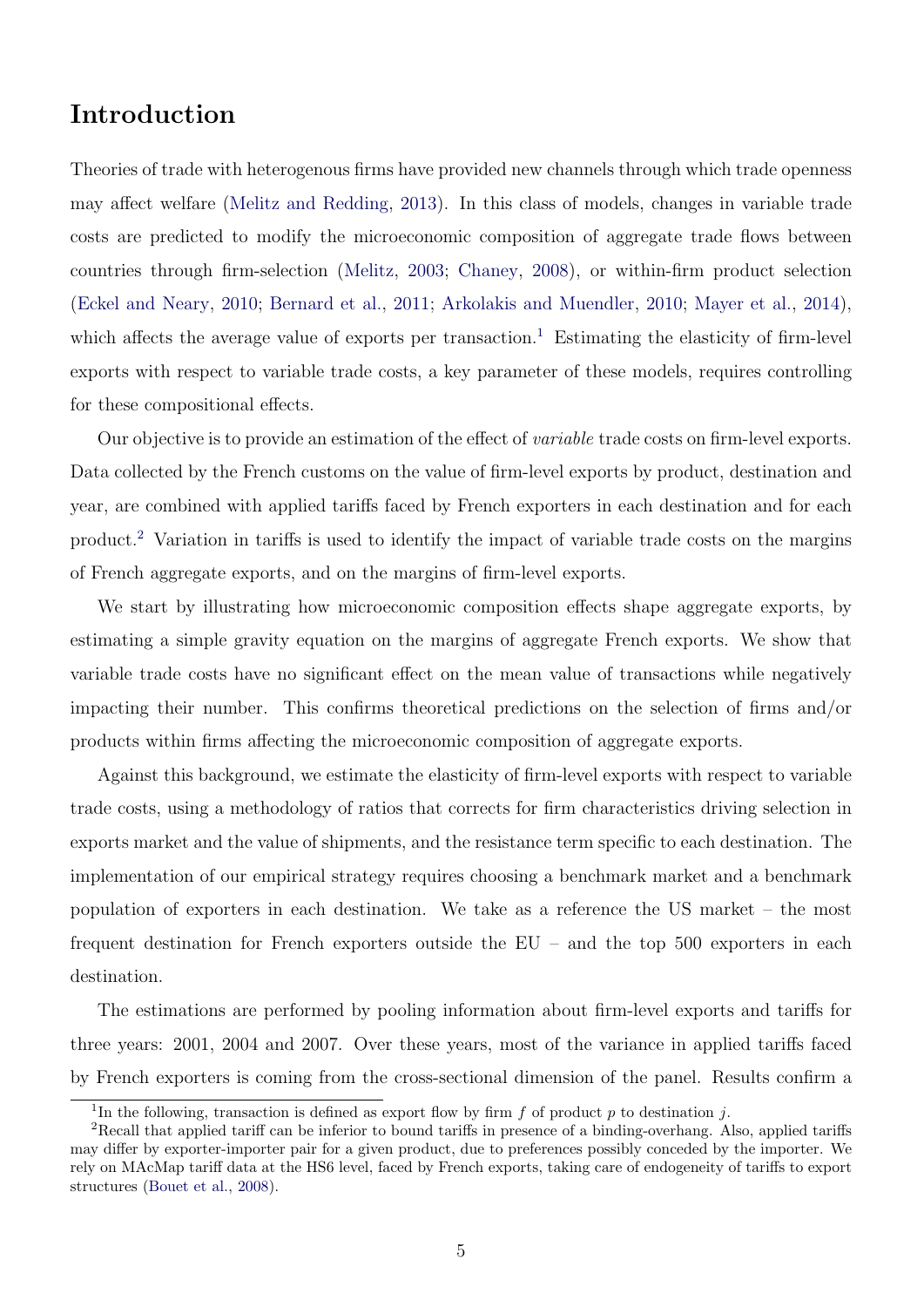significant negative impact of tariffs on firm-level exports, with an elasticity of about -2. About one fifth of this impact is due to firms adjusting their product mix in more protectionist destinations. Accordingly the elasticity of the average firm-level exports per product (about -1.7) is potentially subject to composition effects related to changes in the product mix by firms across destinations.

We tackle the issue of the changes in the composition of the product mix by using firm-level exports per product and destination. When properly controlling for product composition and focusing on the core exported products, the elasticity of the product-destination firm-level exports is estimated at about -2.5.

These results add to our understanding of the impact of trade costs on the margins of exports. Former studies focusing on the role of geographical distance [\(Lawless,](#page-24-4) [2010;](#page-24-4) [Crozet and Koenig,](#page-24-5) [2010\)](#page-24-5) found no effect of distance on the mean value of exports per shipment. Using US data, [Bernard](#page-23-1) [et al.](#page-23-1) [\(2011\)](#page-23-1) showed that distance is sorting exported products on the top of sorting exporters.[3](#page-7-0) One important issue can be raised though, related to the nature of trade costs, as geographical distance may be related to both fixed and variable trade costs [\(Anderson and van Wincoop,](#page-23-4) [2004\)](#page-23-4).<sup>[4](#page-7-1)</sup> The distinction between variable and fixed costs is of utmost importance in an heterogenous firms settings, as fixed costs are expected to impact differently trade margins. In contrast, changes in tariffs can be confidently interpreted as changes in the variable costs, and can be used to estimate the variable trade costs elasticity.

We are not the first to examine the impact of tariffs on the margins of trade. [Baldwin and](#page-23-5) [Gu](#page-23-5) [\(2004\)](#page-23-5) examine how bilateral tariff cuts between the US and Canada led to changes in export participation of Canadian plants (with no product dimension). [Buono and Lalanne](#page-23-6) [\(2012\)](#page-23-6) estimate the impact of the tariff reductions associated with the Uruguay Round (at the sectoral level) on trade margins for the French firms (with no product dimension either). [Iacovone and Javorcik](#page-24-6) [\(2010\)](#page-24-6) use the change in US tariffs on Mexican exports to identify an impact on product churning within industries. [Bernard et al.](#page-23-1) [\(2011\)](#page-23-1) examine how changes in tariffs associated with the Canada-US Free Trade Agreement impacted the number of goods produced by US domestic firms. [Fitzgerald](#page-24-7) [and Haller](#page-24-7) [\(2014\)](#page-24-7) use Irish firm-level exports data and show that relying on micro-level estimations is key to understand the aggregate response of trade to changes in real exchange rates or tariffs. [Bas and Bombarda](#page-23-7) [\(2011\)](#page-23-7) analyze the effects of Chinese trade liberalization on French exporters. Using similar export data for France combined with firm-level Chinese exports data, [Bas et al.](#page-23-8)

<span id="page-7-0"></span> $3$ Berthou and Fontagné [\(2013\)](#page-23-9) show that changes in the number of products exported was an important margin of adjustment for French exporters consecutive to the euro adoption.

<span id="page-7-1"></span><sup>4</sup>[Albornoz et al.](#page-23-10) [\(2013\)](#page-23-10) provide evidence showing that survival probability declines with geographical distance, consistent with distance being mostly affect by fixed rather than sunk cost according to their model.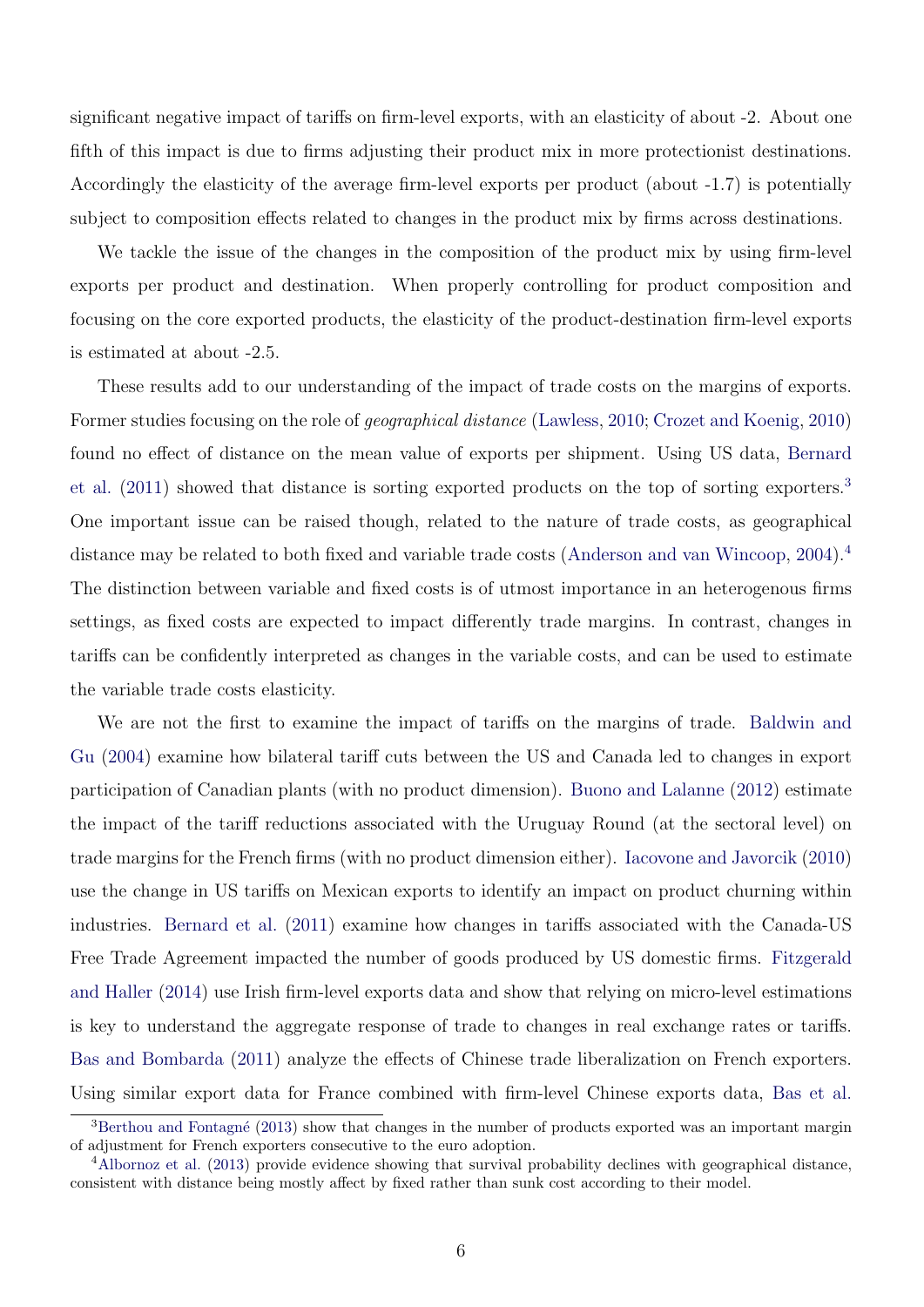[\(2014\)](#page-23-8) show that when the firm productivity distribution is log-normal, the elasticity of aggregate exports becomes heterogenous across country pairs due to a supply-side effect.

Our strategy does not rely on a specific trade liberalization episode, but rather provides a systematic analysis of the relationship between the variations in tariffs and *firm-level* exports, e.g. the microeconomic elasticity of exports with respect to variable trade costs variations. Most importantly, we warn against the bias in the intensive margin defined at a higher level of aggregation (country-level exports) due to firm and product composition effects. We use a strategy that controls for firm-level unobserved characteristics and destination-specific resistance terms. We end-up with an estimation of the elasticity of firm-level exports with respect to variable trade costs – one minus the constant elasticity of substitution in [Melitz](#page-24-1) [\(2003\)](#page-24-1) or [Chaney](#page-23-0) [\(2008\)](#page-23-0) – that can be used to calibrate models and simulate the impact of trade liberalization on welfare. Interestingly, our strategy can be replicated using any firm-level exports dataset for a single exporting country by destination and product, as it does not require any additional firm-level information.

The rest of the paper is organized as follows. In Section 1, we show how the recent literature on trade models with heterogenous firms provides guidelines for the empirical analysis. In Section 2, we present the French customs data, we decompose aggregate exports into trade margins and illustrate the presence of composition effects using simple gravity framework. In Section 3, we provide an estimation of the elasticity of firm-level exports to applied tariffs, controlling for these composition effects. The last section concludes.

## 1 Theoretical motivation

New New trade theories have been exploring over the past fifteen years the welfare consequences of trade liberalization in presence of single-product firms differing in their overall production efficiency [\(Melitz,](#page-24-1) [2003;](#page-24-1) [Chaney,](#page-23-0) [2008\)](#page-23-0), or of multi-product firms having different product capability [\(Bernard](#page-23-1) [et al.,](#page-23-1) [2011\)](#page-23-1). In the first class of models, a reduction in variable trade costs leads to aggregate productivity and welfare gains through the selection of firms, while the second class of models adds one product selection margin, within the firm.

The estimation of the variable trade costs elasticity with respect to the mean value of transactions is affected by changes in the firm and product composition of exports. A decline in the variable trade costs increases the value of firm exports, but the entry in the export market of competitors with smaller export values reduces the average value of firm-level exports [\(Melitz,](#page-24-1) [2003\)](#page-24-1). With firm-level productivity following a Pareto distribution however, these two effects cancel-out and the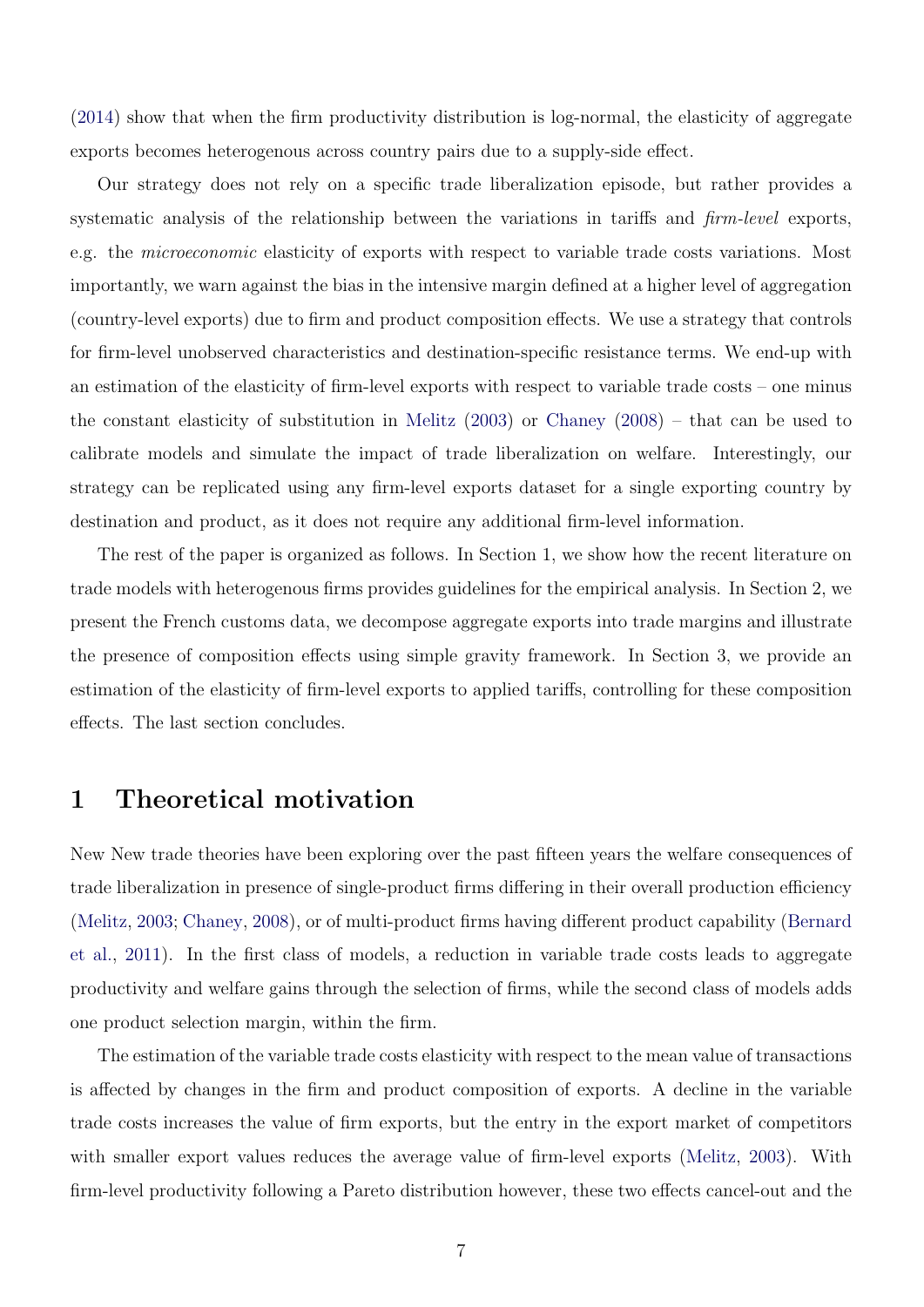average value of exports per firm remains unaffected [\(Bernard et al.,](#page-23-11) [2012\)](#page-23-11).

In presence of multi-product exporters, variable trade cost also lead to within-firms product selection: the product mix of exporters adjusts endogenously. The effect of variable trade costs on the average value of firm-level exports per product becomes ambiguous due to the presence of product composition effects [\(Bernard et al.,](#page-23-1) [2011\)](#page-23-1).

Accordingly, the estimation of the elasticity of the intensive margin of country-level exports (average exports per firm-product in customs data) with respect to variable trade costs must account for the existence of firm and product composition effects. Below we propose an empirical strategy addressing this issue, using French firm-level customs data. It allows controlling for firm – or firmproduct – composition effects. We end-up with an estimation of the value of the microeconomic trade elasticities.

## 2 Data and decomposition of trade margins

#### 2.1 Customs and tariffs data

The analysis relies on a panel of the French customs data, which comprises the universe of individual French firms' reporting their annual export flows.<sup>[5](#page-9-0)</sup> The source data has a firm-destination-product dimension, identified by a firm identifier (SIREN), a destination code (ISO) and a product category that uses the Combined Nomenclature with 8 digits (CN8). The trade data are then aggregated using the 6-digit Harmonized System (HS6) classification in the 1992 revision. This ensures that the product mix of exporters is not affected by changes in product classification over time<sup>[6](#page-9-1)</sup>. All products potentially exported by the firm (including agriculture) are included. After aggregation of the products into the HS6 classification, each observation corresponds to the value of exports by firm (f) in product category (p) to destination (j) in year (t), which we note  $x_{fpi}$ .

Tariff data are provided for the years 2001, 2004 and 2007 by the MAcMaps database at the HS6 level. From this data we only keep information about the applied tariffs faced by French exporters. All details are provided in the Appendix Section. The empirical analysis will therefore only rely on these three years, and will use the cross-sectional dimension of the data as applied tariff variations over time are limited. The set of destinations is also restricted to non-EU15 destinations for two reasons: firstly, French exporters face no tariff duties within the Single market; secondly, a reporting threshold is used for intra-EU trade flows, and small exporters are absent from the data.

<span id="page-9-0"></span><sup>&</sup>lt;sup>5</sup>French custom data was also used in [Eaton et al.](#page-24-8) [\(2004\)](#page-24-8) and several other papers recently.

<span id="page-9-1"></span><sup>6</sup>We thank one anonymous referee for suggesting this control.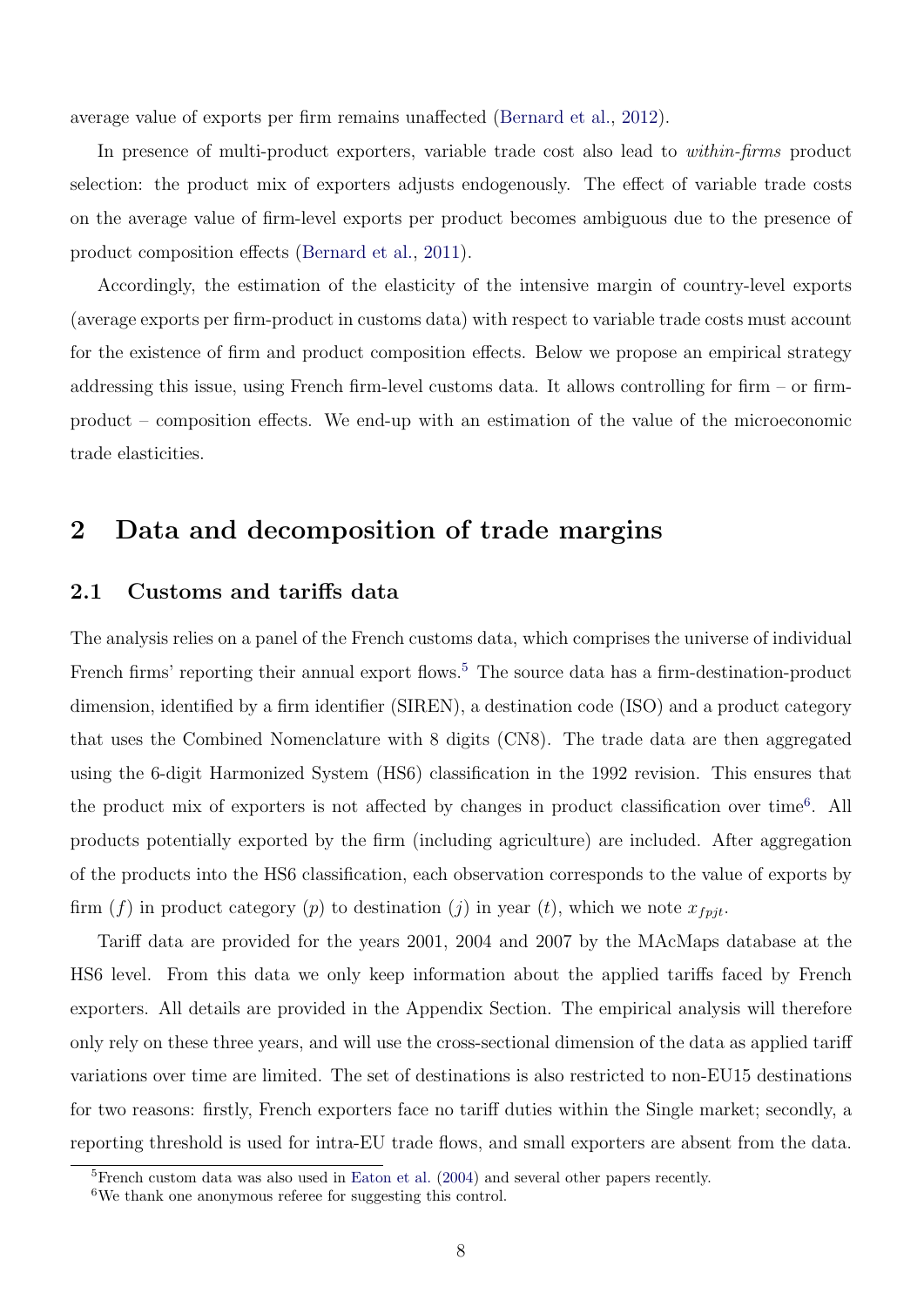Extra-EU, in contrast, the reporting threshold for exports is set to only 1,000 euros per transaction. Our baseline unit of observation is the tariff duty applied to imports from France in destination  $j$ , for product p,  $\tau_{jp}$ .<sup>[7](#page-10-0)</sup> Importantly, we compute the average tariff faced by each individual exporter in each of the destinations  $(\tau_{fj})$  using firm-specific weights for each product (the product dimension of the tariff accordingly disappears). Finally, we compute the mean applied tariff faced by aggregate French exports in each of its destinations  $(\tau_i)$  using France-specific weights for each product. Details regarding the data sources for tariffs and the construction of these variables are provided in the Appendix Sections 6.1 and 6.2.

Descriptive statistics regarding the three tariff measures are provided in Table [1.](#page-11-0) The average tariff faced by French exports in extra-EU destinations is about 10%, whatever the metric (average of HS6 tariffs, firm-level or France-level tariffs), with a standard deviation of about 17% across destinations in the case of the HS6 tariffs. Importantly, we observe tariff peaks of 50% for destination-products in the last percentile, while about 25% of the HS6 destination-products face no tariffs. Taking simple average of tariffs in each destination, the most protectionist destinations appear to be the Salomon Islands (36%) or the Bahamas (30%) with also large emerging economies among the top protectionists countries (Egypt, 25%, Nigeria, 24%, India, 23%). No tariff was applied to French exporters in destinations that were about to enter (or entered) the European Union during 2001-2007 period.

Importantly, the variation of tariffs over the period is quite limited. This implies that most of the variance for the estimation of the trade elasticities with respect to variable trade costs will come from the cross section of countries and products, rather than from the time changes of tariffs. This empirical evidence suggests two alternative empirical strategies to assessing the elasticity of exports with respect to tariffs: either use a specific liberalization episode (e.g. the NAFTA, the Chinese accession into the WTO) and take benefit of the time variation in the tariffs faced by firms, or alternatively focus on the cross-sectional variation in tariffs. While the first approach authorizes to control for unobservable multilateral resistance terms using fixed effects, it is difficult to isolate the potential impact of other determinants (e.g. commitment to trade disciplines imposed by the WTO or regional agreements). While the second approach imposes a specific empirical strategy to control for multilateral resistance terms (see below), it authorizes a more-embracing diagnosis on the impact of tariffs, beyond specific liberalization episodes. We embark on the second approach.

<span id="page-10-0"></span> ${}^{7}$ For sake of simplicity, the subscript t for years is implicit.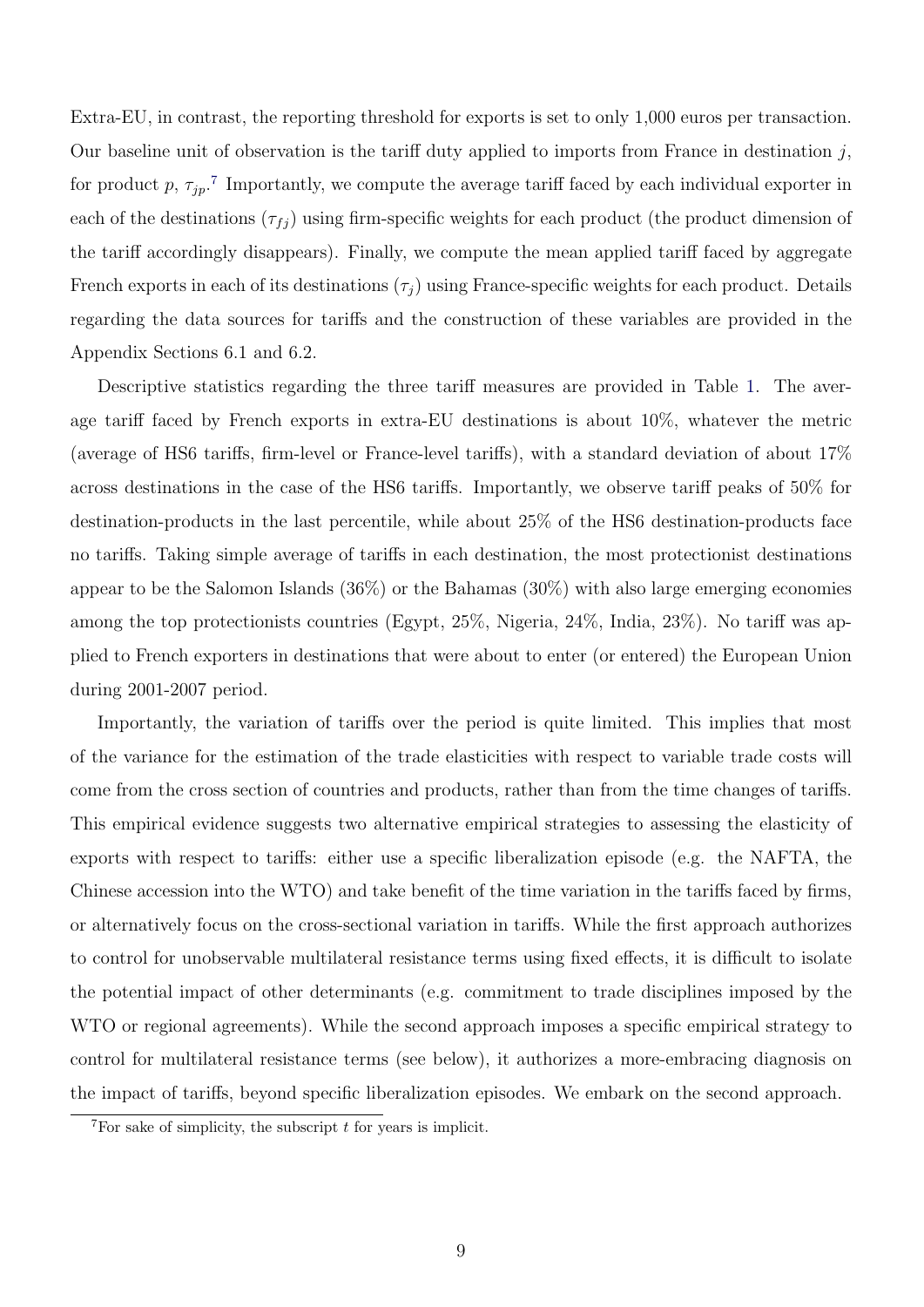<span id="page-11-0"></span>

|                             | HS6 tariffs        |           |                      |      |             |                  |      |
|-----------------------------|--------------------|-----------|----------------------|------|-------------|------------------|------|
|                             |                    | Standard  |                      |      | Percentiles |                  |      |
|                             | Mean               | deviation | 25th                 | 50th | 75th        | 90 <sub>th</sub> | 99th |
| $\tau_{pj}$                 | 0.10               | 0.17      | 0.00                 | 0.05 | 0.15        | 0.25             | 0.50 |
| $log(1+\tau_{pj})$          | 0.09               | 0.11      | 0.00                 | 0.05 | 0.14        | 0.22             | 0.41 |
| $\Delta log(1 + \tau_{pj})$ | $-0.01$            | 0.06      | 0.00                 | 0.00 | 0.00        | 0.00             | 0.11 |
|                             |                    |           |                      |      |             |                  |      |
|                             | Firm-level tariffs |           |                      |      |             |                  |      |
|                             |                    | Standard  |                      |      | Percentiles |                  |      |
|                             | Mean               | deviation | 25th                 | 50th | 75th        | 90 <sub>th</sub> | 99th |
| $\tau_{f,i}$                | 0.09               | 0.17      | 0.00                 | 0.05 | 0.13        | 0.21             | 0.50 |
| $log(1+\tau_{fi})$          | 0.08               | 0.10      | 0.00                 | 0.05 | 0.12        | 0.19             | 0.41 |
| $\Delta log(1 + \tau_{fi})$ | $-0.01$<br>0.06    |           | 0.00                 | 0.00 | 0.00        | 0.00             | 0.08 |
|                             |                    |           |                      |      |             |                  |      |
|                             |                    |           | France-level tariffs |      |             |                  |      |
|                             |                    | Standard  |                      |      | Percentiles |                  |      |
|                             | Mean               | deviation | 25th                 | 50th | 75th        | 90 <sub>th</sub> | 99th |
| $\tau_j$                    | 0.10               | 0.07      | 0.05                 | 0.10 | 0.13        | 0.19             | 0.32 |
| $log(1+\tau_i)$             | 0.10               | 0.06      | 0.05                 | 0.09 | 0.12        | 0.17             | 0.28 |
| $\Delta log(1+\tau_i)$      | $-0.01$            | 0.03      | $-0.01$              | 0.00 | 0.00        | 0.01             | 0.06 |

Table 1: Descriptive statistics : average tariffs faced by French exports (2001, 2004 and 2007)

Note:  $\tau_{pj}$  is the tariff applied to imports from France in destination j for product p.  $\tau_{fj}$  is the average tariff faced by firm f in destination j.  $\tau_i$  is the average tariffs faced by French exports in destination j. Years are pooled. Variations are observed between two years, i.e. 2001-2004 and 2004-2007.

#### 2.2 Decomposition of aggregate trade into trade margins

We now provide a decomposition of the aggregate value of French exports in each destination, which illustrates how firm and product selection can affect the intensive margin of aggregate exports. The baseline unit of observation of our data corresponds to the value of exports by firm  $(f)$  of product (p) to destination (j) in year (t), which we note  $x_{fpj}$ , omitting t for the sake of simplicity. The sum of these individual trade flows ("transactions" thereafter), over firms and products, is the value of aggregate French exports to a destination in a given year:  $X_j$ .<sup>[8](#page-11-1)</sup> We propose here two decompositions of this aggregate value.

Aggregate trade margins. In a first decomposition (Equation [1\)](#page-11-2), the aggregate value of French exports to a destination  $j$  can be expressed as the product of the number of transactions  $(N_i^{fp})$  $\tilde{f}_j^{fp}$  and the average value of exports per firm-product  $\left(\overline{x}_j^{fp} = \frac{\sum_{fp} x_{fpj}}{N^{fp}}\right)$  $N_j^{fp}$  $\setminus$ . In this case, the intensive margin is affected by the composition of firms *and* products in each destination.

<span id="page-11-2"></span>
$$
X_j = N_j^{fp} \times \overline{x}_j^{fp} \tag{1}
$$

<span id="page-11-1"></span><sup>&</sup>lt;sup>8</sup>In the notations the country of origin is indeed omitted since the data only cover French exports.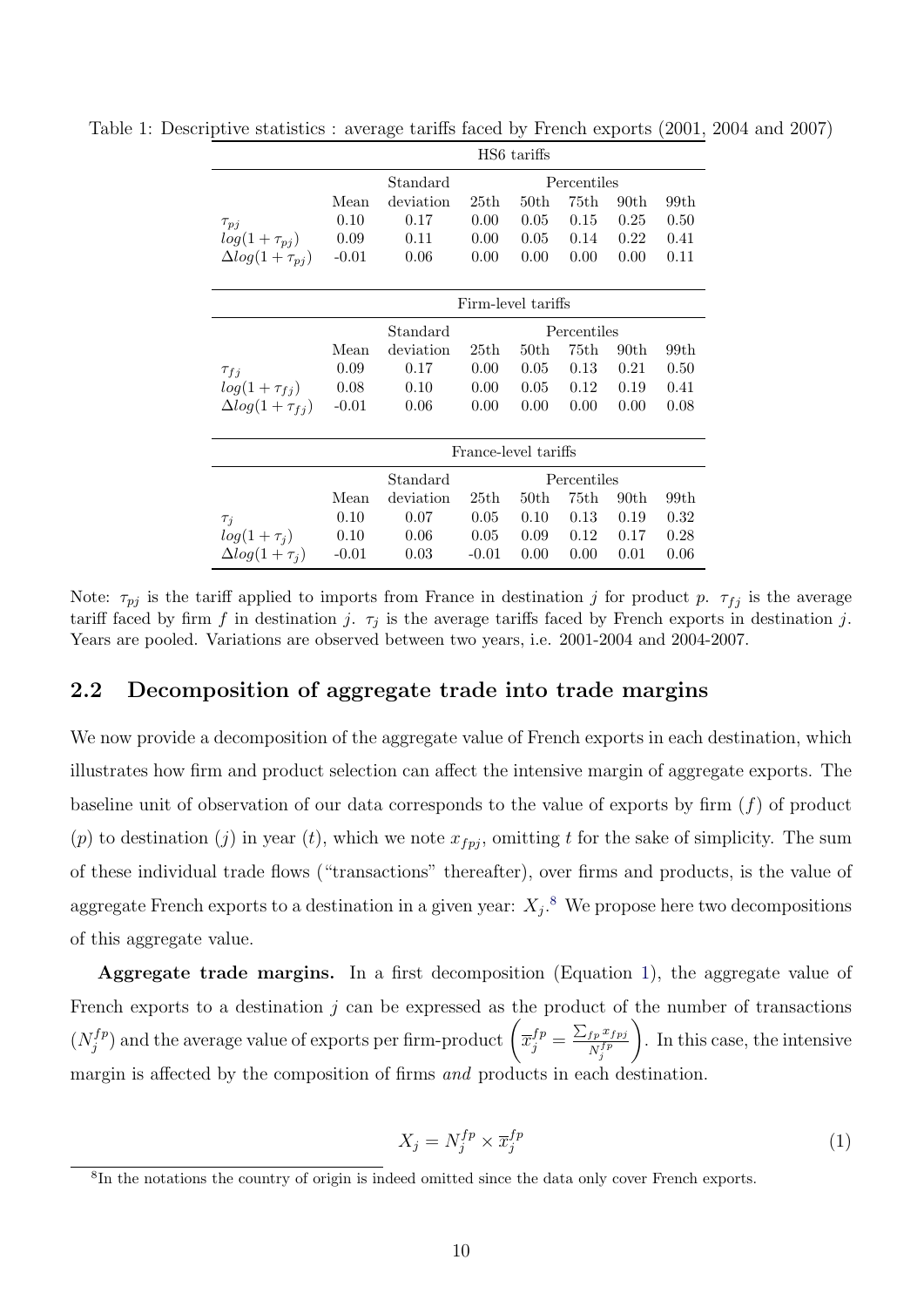Firm-level trade margins. A second decomposition (Equation [2\)](#page-12-0) of aggregate exports to a destination accounts for the selection of firms. Aggregate exports to a destination  $j$  is the sum of firms' exports to this destination  $(X_{fj})$ , which can be decomposed into the number of products exported by each firm  $(N_{fj}^p)$ , times the mean value of product exports by firm  $(\bar{x}_{fj}^p = \frac{\sum_f x_{fpj}}{N_{fs}^p})$  $\frac{\sum_{f} x_{fpj}}{N_{fj}^p}$ ). In this case the intensive margins remains affected by the composition of products within each firm.

<span id="page-12-0"></span>
$$
X_j = \sum_f X_{fj} = \sum_f N_{fj}^p \times \overline{x}_{fj}^p \tag{2}
$$

As predicted by the theory, we expect an ambiguous effect of the variable trade costs on the average value per transaction in each destination. We provide in this section an estimation of the elasticity of the *aggregate* value of exports with respect to tariffs applied to French products in each destination. In the next section, we will turn to firm-level estimations, and provide an illustration of the impact of firm and product selection.

#### 2.3 Trade margins: stylized facts

We show in Table [2](#page-13-0) a series of descriptive statistics regarding the average number of exporters in each destination, and firm-level exports per destination (number of products, mean value of product exports by firm and total exports to the destination).

The first column shows high variance in the number of firms exporting to a destination. Considering extra-EU15 destinations, only 577 firms export in the less popular destinations (first quartile), while 13,278 firms export in the most popular ones (in the last percentile).<sup>[9](#page-12-1)</sup> The second column reports the number of products exported by firm in each destination: about half of firm-destination observations relate to firms exporting a single product in each destination. Hence the product selection is potentially playing a role for the other half of French exporters. The distribution of products across firm-destination observations is highly skewed: firm-destinations in the top decile report 5 products or more, and 20 products in the top 1 percentile.

#### 2.4 Effect of variable trade costs on aggregate trade margins

We now provide an estimation of the impact of applied tariffs on the margins of aggregate French exports. We rely on the decomposition shown in Equation [2,](#page-12-0) where each observation has a country×year dimension.

<span id="page-12-1"></span> $9$ This result is in line with previous findings by [Eaton et al.](#page-24-8) [\(2004\)](#page-24-8) who show that most French exporters export to a limited number of destinations.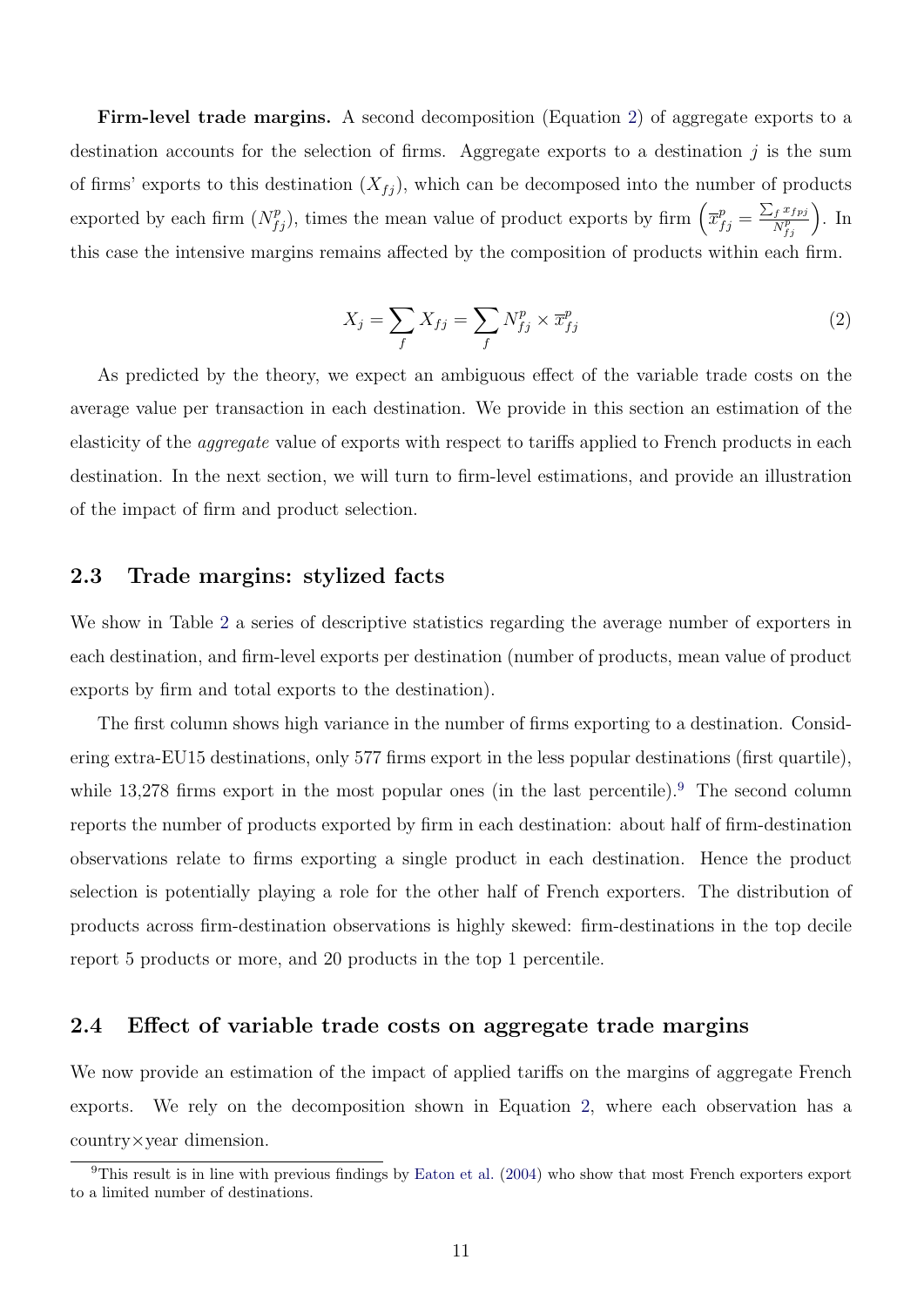|                    | Number of exporters<br>by destination j |                                  | Firm-level exports to each destination j            |                           |  |  |  |  |
|--------------------|-----------------------------------------|----------------------------------|-----------------------------------------------------|---------------------------|--|--|--|--|
|                    |                                         | Number of products<br>$N_{fj}^p$ | Mean exports per product<br>$\overline{x}_{fj}^{p}$ | Total exports<br>$X_{fj}$ |  |  |  |  |
|                    |                                         |                                  |                                                     |                           |  |  |  |  |
| Mean               | 4,430                                   | 2.5                              | 115.0                                               | 413.4                     |  |  |  |  |
| Standard deviation | 5,632.5                                 | 6.3                              | 4,038.4                                             | 9,465.7                   |  |  |  |  |
| 1st quartile       | 577                                     |                                  | 3.6                                                 | 4.7                       |  |  |  |  |
| Median             | 1,989                                   |                                  | 10.9                                                | 17.9                      |  |  |  |  |
| 3rd quartile       | 5,813                                   | $\overline{2}$                   | 39.4                                                | 83.3                      |  |  |  |  |
| 9th decile         | 11,112                                  | 5                                | 141.7                                               | 376.9                     |  |  |  |  |
| 99th percentile    | 13,278                                  | 20                               | 1,435.8                                             | 5,568.6                   |  |  |  |  |

<span id="page-13-0"></span>Table 2: Firm-level exports margins to non-EU15 destinations

Source: French customs. Export values are expressed in thousands of euros.  $f$  stands for the firm,  $j$  for the destination, p for the product.

We estimate a gravity-like equation (Equation [3\)](#page-13-1) using Ordinary Least Squares (OLS), where the dependent variable  $Y_{jt}^{fp}$  is either the number of transactions to each destination  $(N_{jt}^{fp})$  or the mean value per transaction  $(\bar{x}_{jt}^{fp})$ . Our main variable of interest is the weighted average of tariffs applied to products of French origin in each destination  $(\tau_{jt})$ . The weight applied for each product category corresponds to its share in French total exports in the first years of the sample (2000- 2001). These weights can be therefore considered as exogenous, since they are neither affected by the characteristics of the destination, nor by the tariffs applied by that destination. All the details of the construction of tariffs applied to French exports are provided in the Appendix section.

<span id="page-13-1"></span>
$$
\ln(Y_{jt}^{fp}) = \mu_0 + \mu_1 \ln(GDP_{jt}) + \mu_2 \ln(1 + \tau_j) + \mu_3 \ln(\Omega_j) + \kappa_t + \epsilon_{jt}
$$
\n(3)

 $GDP_{jt}$  is the real GDP of the destination.  $\Omega_j$  is a set of variables controlling for other dimensions of market access: the geographic distance between France and the destination, the area of the destination in squared kilometers (a larger area, everything equal, means more dispersed demand), a dummy indicating whether it is landlocked or not, a dummy indicating whether the country is contiguous to France, a dummy indicating whether the population in  $j$  speaks French, and a dummy indicating whether the destination had a colonial link with France.<sup>[10](#page-13-2)</sup>  $\kappa_t$  is a set of time dummies.  $\epsilon_{jt}$  is the error term. As discussed above, most of the variance in tariff used to identify the trade elasticity comes from the cross-sectional variation of the tariffs.

<span id="page-13-2"></span><sup>10</sup>Switzerland is the only non-EU country contiguous to France. These data are provided by the CEPII in the Distance database. Data for real GDP are from the Penn World Tables. Tariff data comes from MAcMap-HS6.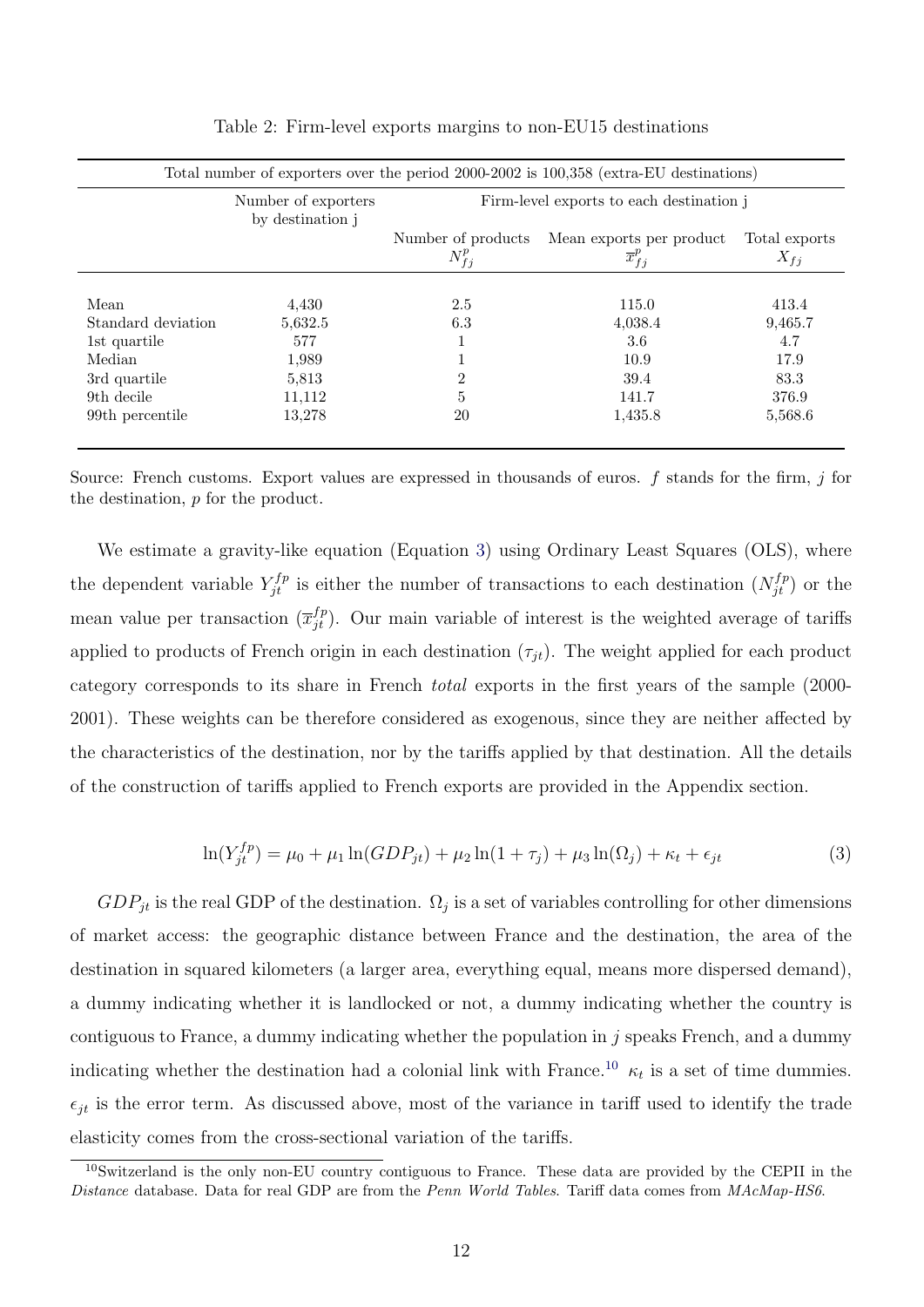Estimating elasticities in this gravity framework requires accounting for the multilateral resistance terms [\(Anderson and van Wincoop,](#page-23-12) [2003\)](#page-23-12). However, given that the tariff data we use has a destination×year dimension, using country fixed effects would control for most of the variance in the tariff (as discussed above, most of the variance in tariffs is cross-sectional). We consequently start by providing a first set of estimates without controlling for resistance terms. In a second step, we introduce additional controls that aim at (although imperfectly) controlling for these resistance terms and the competitive environment in each destination: the multilateral distance of each destination vis-à-vis the rest of the world (weighted by trade partners GDP's) and the Herfindahl index capturing the concentration of imports over the set of trade partners.

The results from the estimation of Equation [3](#page-13-1) reported in Table [3](#page-14-0) show that variable trade costs (measured by tariffs) have a strong negative impact on the number of transactions, with no significant impact on the intensive margin.<sup>[11](#page-14-1)</sup> This result is confirmed when we control for the multilateral distance of the destination vis-à-vis the rest the world and for the Herfindahl index in columns (4), (5) and (6).<sup>[12](#page-14-2)</sup> In our preferred estimate (column 6), the elasticity of aggregate trade with respect to variable trade costs is about  $-3$ , which is fully captured by the adjustment along the extensive margin.<sup>[13](#page-14-3)</sup>

|                                     | $\left( 1\right)$ | $\left( 2\right)$         | (3)                  | (4)               | (5)                       | (6)                  |
|-------------------------------------|-------------------|---------------------------|----------------------|-------------------|---------------------------|----------------------|
| Dep. Var.                           | Log $N_{jt}^{fp}$ | Log $(\overline{x}_{jt})$ | $\text{Log}(X_{it})$ | Log $N_{it}^{fp}$ | Log $(\overline{x}_{jt})$ | $\text{Log}(X_{jt})$ |
|                                     |                   |                           |                      |                   |                           |                      |
| $\text{Log}(1+\tau_{it})$           | $-3.928^a$        | 0.726                     | $-3.202^a$           | $-3.683^a$        | 0.613                     | $-3.070^a$           |
|                                     | (0.639)           | (0.562)                   | (0.766)              | (0.631)           | (0.589)                   | (0.778)              |
|                                     |                   |                           |                      |                   |                           |                      |
| Time dummies                        | yes               | yes                       | yes                  | yes               | yes                       | yes                  |
| Control for multilateral resistance | $\mathbf{n}$      | no                        | $\mathbf{n}$         | yes               | yes                       | yes                  |
| Control for import concentration    | no                | $\mathbf{n}$              | $\mathbf{n}$         | yes               | yes                       | yes                  |
| Observations                        | 240               | 240                       | 240                  | 240               | 240                       | 240                  |
| R-squared                           | 0.761             | 0.608                     | 0.769                | 0.789             | 0.610                     | 0.783                |

<span id="page-14-0"></span>Table 3: Influence of tariffs on country-level export margins

Note: Significance levels: <sup>c</sup>10%, <sup>b</sup>5%, <sup>a</sup>1%. Robust standard errors in parentheses.  $N_{jt}^{fp}$  is the number of firm-product transactions to destination j.  $\bar{x}_{jt}^{fp}$  is the mean value of firm-product transactions to destination j.  $X_{jt}$  is the aggregate value of exports to destination j.  $\tau_{jt}$  is the tariff applied to the imports of goods from France in year t (construction detailed in Appendix). Sample: Extra EU 15 destinations; pooled data for years 2001, 2004 and 2007. Detailed results are provided in Table [ST](#page-27-0)2 in Appendix.

<span id="page-14-1"></span><sup>11</sup>As the two margins in logs are a linear combination of total exports, the elasticity of each margin with respect to tariffs adds up and reflects the elasticity of aggregate exports with respect to this variable cost:  $\frac{\partial \ln(X_j)}{\partial \ln(1+\tau_j)}$ 

$$
\frac{\partial \ln(N_j^{fp})}{\partial \ln(1+\tau_j)} + \frac{\partial \ln(\overline{x}_j^{fp})}{\partial \ln(1+\tau_j)}.
$$

<span id="page-14-2"></span>

 $12$ We thank one anonymous referee for suggesting the inclusion of the Herfindahl index as a control in this estimation.

<span id="page-14-3"></span> $13$ The coefficients on the control variables in the aggregate exports estimation (column 6) are in line with what is generally expected in the trade and gravity literature: WTO membership (non-significant), distance (-), country size (-), landlocked (-), common language  $(+)$ , colonial link  $(+)$ , common legal origin (non-significant), GDP  $(+)$ , multilateral distance  $(+)$ , Herfindahl index  $(-)$ .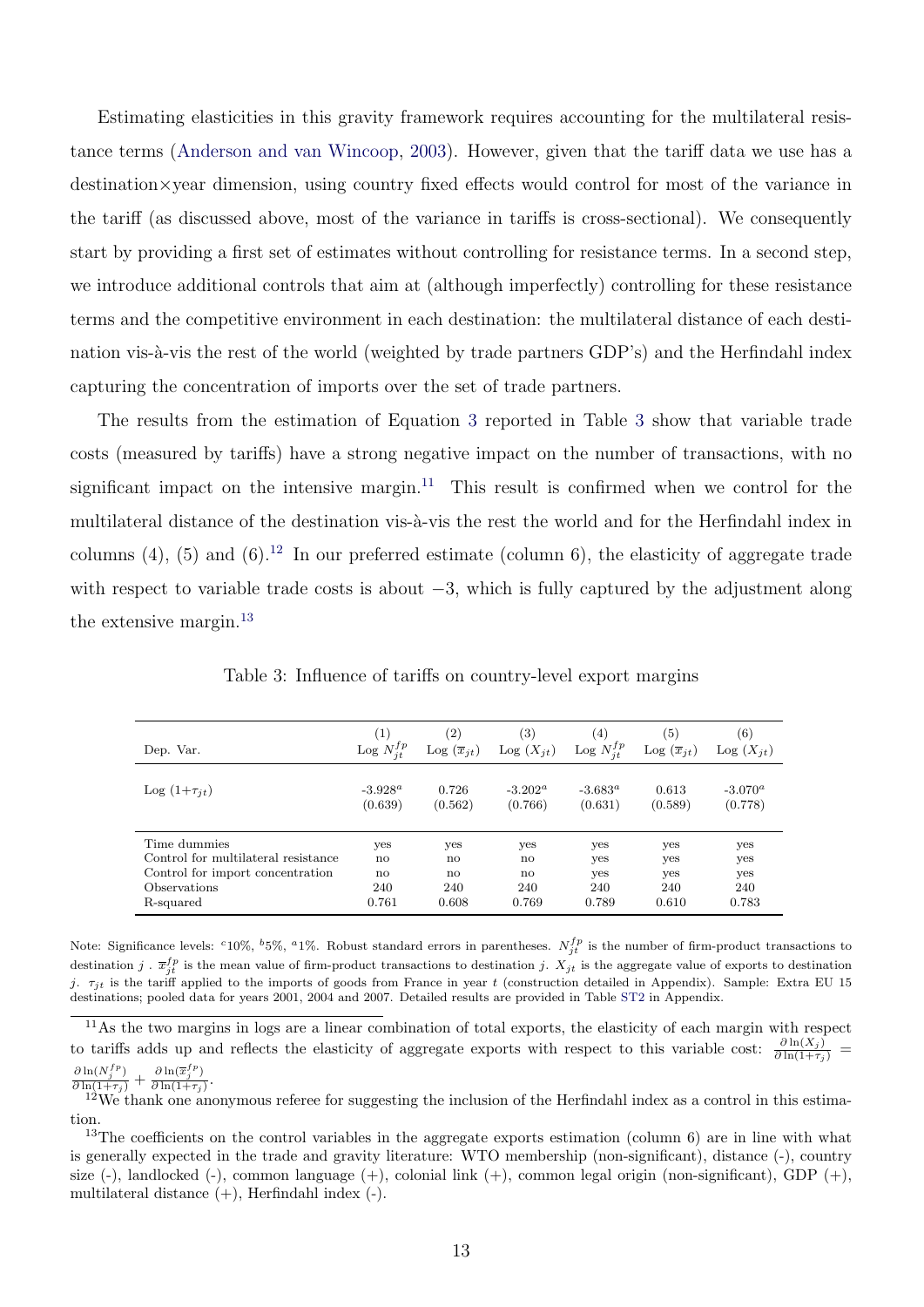This result is in line with the predictions obtained from a model of trade with heterogenous firms as in [Melitz](#page-24-1) [\(2003\)](#page-24-1) or [Chaney](#page-23-0) [\(2008\)](#page-23-0) under the assumption that firm-level productivity within each sector follows a *pareto* distribution: firm entry is expected to fully compensate the negative impact of variable trade costs on firm-level exports, which leaves average exports per firm unaffected due to a composition effect. In the section below, we rely rather on firm-level estimations, or firm-product estimations, in order to accurately estimate trade elasticities on the firm (or firm-product) intensive margins.

### 3 Effect of variable trade costs on firm-level trade margins

#### 3.1 Empirical strategy

Variables transformation: firm-level exports. We now rely on firm-level estimations with an empirical strategy that controls for firm-level unobserved characteristics affecting their selection into exports markets (such as productivity or product quality). We also properly control for multilateral resistance terms in each destination. This empirical strategy is expected to deliver unbiased estimations of the impact of variable trade costs on exports.

In the context of a trade model with heterogenous firms with CES preferences and multiple destinations as in [Chaney](#page-23-0) [\(2008\)](#page-23-0), the exports of a firm  $f$  exporting (in a certain sector) to destination  $j$  can be expressed as follows:

$$
x_{fj} = \frac{(\pi_f \theta_{fj})^{1-\sigma}}{P_j^{1-\sigma}} \mu Y_j \tag{4}
$$

 $x_{fj}$  is firm-level exports to destination j,  $\mu Y_j$  is the demand for the differentiated goods in that destination,  $\pi_f$  is the firm's f.o.b. price,  $\theta_{fj} = 1 + \tau_{fj}$  is an iceberg variable trade cost (the power of the firm-specific average ad valorem tariff),  $P_j$  is the price index, and  $\sigma$  the elasticity of substitution. In order to correctly estimate the trade elasticity, we therefore need to control for the firm-level price and market characteristics, both of them being unobserved.

Our strategy relies on a simple transformation of the exports variable  $x_{fi}$ , using a benchmark destination for the firm f, and a reference population of firms exporting to destination  $j^{14}$  $j^{14}$  $j^{14}$ . This strategy requires making use of a frequent market for French exporters among extra-EU destinations, in order to keep the largest number of firms in the sample used for the estimations. Outside of

<span id="page-15-0"></span><sup>&</sup>lt;sup>14</sup>The method of ratios implemented here is comparable to the one in [Bas et al.](#page-23-8)  $(2014)$ , where the reference population of firms is a sample of Chinese exporters. Our strategy rather uses the average population of French firms in the sample exporting to the same destination  $j$ .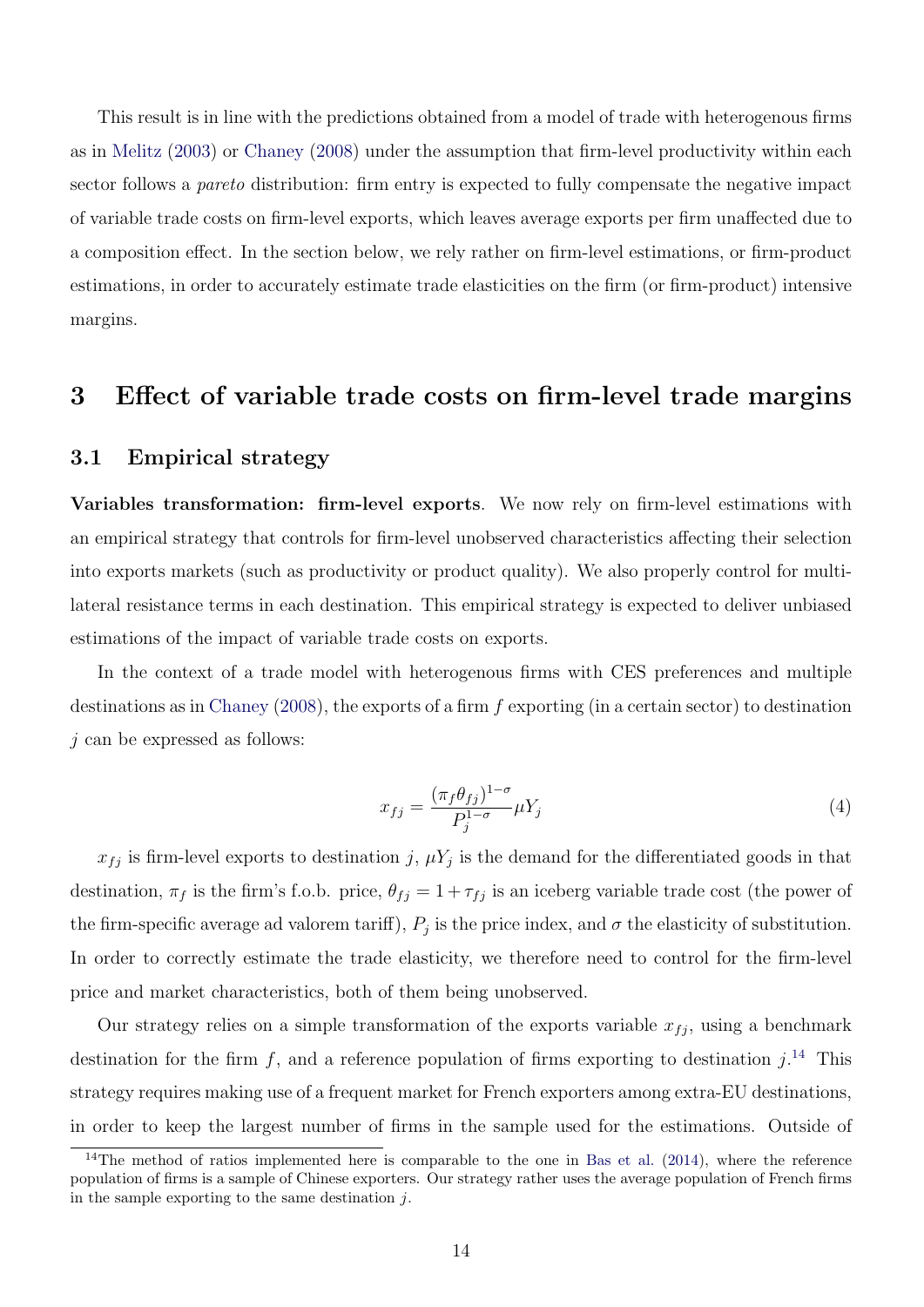the European Union, the first market for French exporters is the United States. We therefore use in our estimations the US as the benchmark destination for French exporters (thus only keeping in-sample those firms having positive exports in year  $t$  to this destination). Taking the ratio of firm-level exports to destination  $j$  to the same firm's export to the US in the same year, we obtain the following expression where the firm-level f.o.b. price  $\pi$  (function of the unobserved productivity of the firm) has disappeared:[15](#page-16-0)

<span id="page-16-1"></span>
$$
\frac{x_{fj}}{x_{fus}} = \left(\frac{\theta_{fj}}{\theta_{fus}}\right)^{1-\sigma} \frac{Y_j P_j^{\sigma-1}}{Y_{us} P_{us}^{\sigma-1}}
$$
\n(5)

To eliminate the aggregate market conditions in each destination, we make use of a reference population of firms for which we compute a similar ratio as the one presented in Equation [5.](#page-16-1) Our reference is the average population of French exporters in each market, where  $\bar{x}_{fi}$  refers to the mean value of firm-level exports by French companies in destination j for a given year, and  $\bar{x}_{fus}$  is the mean value of export in the US market for the same year.<sup>[16](#page-16-2)</sup>

Taking the ratio of these two ratios, we get rid of the market conditions (price index and demand shifter) and we obtain the expression reported in Equation [6,](#page-16-3) where the relative exports of a firm is expressed as a function of the relative tariffs that she faces in each market:

<span id="page-16-3"></span>
$$
\widetilde{x_{fj}} \equiv \frac{x_{fj}/x_{fus}}{x_{fj}/x_{fus}} = \left(\frac{\theta_{fj}/\theta_{fus}}{\overline{\theta_{fj}}/\overline{\theta_{fus}}}\right)^{1-\sigma} \equiv \widetilde{\theta_{fj}}^{1-\sigma}
$$
\n(6)

This transformation fully exploits the cross-sectional variation in firm-level exports and tariffs. In this case, all the variance in the data that we exploit comes from the heterogeneity in tariffs across destinations and firms. With this strategy, we identify the effect of tariffs variations relative to the US for a given firm, relative to a different French exporter that would face different tariffs on average in each market. All the heterogeneity in terms of tariffs across firms in this case is related to the differences in their product mix, which exposes them to different variable trade costs in each destination. We now tackle this issue.

Variables transformation: firm-product level exports. We now consider the case of firmproduct level exports to each destination  $(x_{f jpt})$ , which is the baseline unit of observation in the French customs data. A first strategy consists in replicating the transformation used above. In this

<span id="page-16-2"></span><span id="page-16-0"></span><sup>15</sup>We follow the usual assumptions of identical preferences

<sup>&</sup>lt;sup>16</sup>Note that one gets rid of the relative price parameter in each market iff the average population of firms in j and in the US has the same average productivity. In the case where the two populations do not share the same productivity, the ratio expression has an additional parameter  $\frac{\Phi_j}{\Phi_u s}$  reflecting the ratio of the average productivity in each market, which accounts for firm selection as a Mills ratio in a Heckman selection model. This term is unobservable but highly correlated to distance.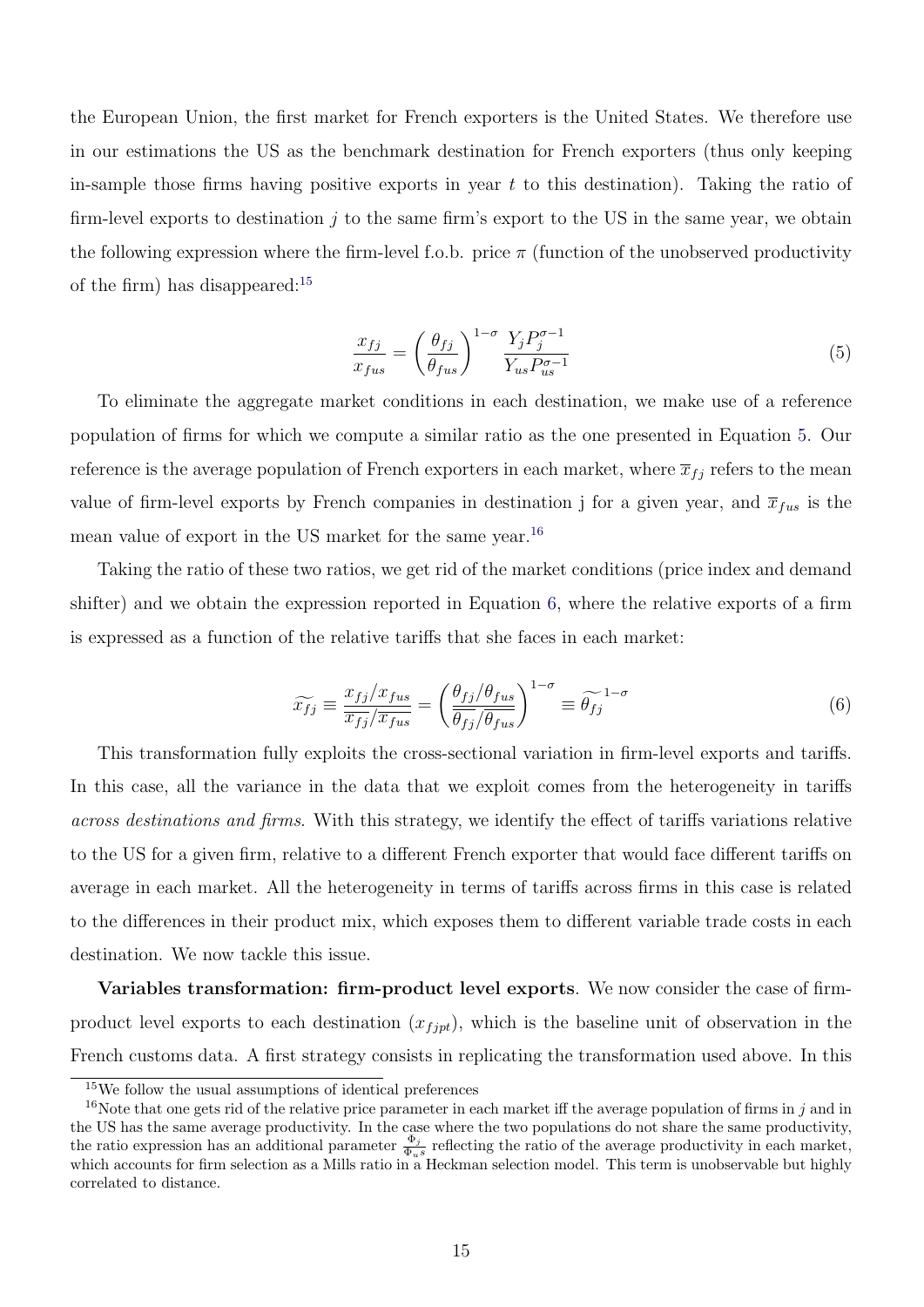case, we control for the firm unobserved characteristics summarized in its price  $\pi$  as well as for the aggregate market characteristics (Equation [7\)](#page-17-0).

<span id="page-17-0"></span>
$$
\widetilde{x}_{fjp}^1 = \frac{x_{fjp}}{x_{\mathbf{f},US}} / \frac{\overline{x_{fj}}}{\overline{x_{f,US}}} \tag{7}
$$

This transformation does not account, however, for the possibility that the efficiency of the firm may differ across products, which introduces a downward bias in the estimation of the trade elasticity if the best products are exported to the destinations with higher variable trade costs. To account for this possibility, a second strategy uses the ratio of firm-product exports to destination  $j$  and firm-product exports to the US  $(\frac{x_{fip}}{x_{fp,US}})$ , which allows us to control for product heterogeneity within the firm [\(8\)](#page-17-1). A similar transformation is used for tariffs by product and destination  $(\tilde{\theta}_{jp})$ . In the tables below we refer to the transformed export and tariff variables using the notation  $\tilde{z}$ .

<span id="page-17-1"></span>
$$
\widetilde{x}_{fjp}^2 = \frac{x_{fjp}}{x_{\mathbf{fp},US}} / \frac{\overline{x_{fj}}}{\overline{x_{f,US}}} \tag{8}
$$

Data sample. The computation of the ratios and the implementation of the empirical strategy developed above require observing the same firm in several destinations. Also, a sufficiently large number of firms must be observed in the reference destination (the United States in our case) and in the destination country  $i$ . For this reason, we apply the following filters on the raw data in order before implementing the above strategy:

- Exporters. We rely on the sample of the top 500 French exporters in the US (the top 500 French firms with the largest market share in French total exports to the U.S.), exporting to at least 3 destinations in each year. This allows us to make sure that the firm will be observed both in the benchmark destination (the United States) and in other destinations where we want to evaluate the impact of tariffs.<sup>[17](#page-17-2)</sup>
- Reference population. The reference population is constituted by the top 500 French firms exporting to each destination, including the US. As a robustness, we construct a ratio where the reference populations in the U.S. and in destination  $j$  are identical.<sup>[18](#page-17-3)</sup>.
- Destination countries. While we only keep extra EU15 countries in the sample, we also focus on the most popular destinations for French exporters outside of the EU, by keeping only

<span id="page-17-3"></span><span id="page-17-2"></span><sup>&</sup>lt;sup>17</sup>Thus, French firms not exporting to the U.S. are excluded.

<sup>&</sup>lt;sup>18</sup>This ensures that the estimation is not affected by firm selection, which would imply that the two reference populations have different average productivity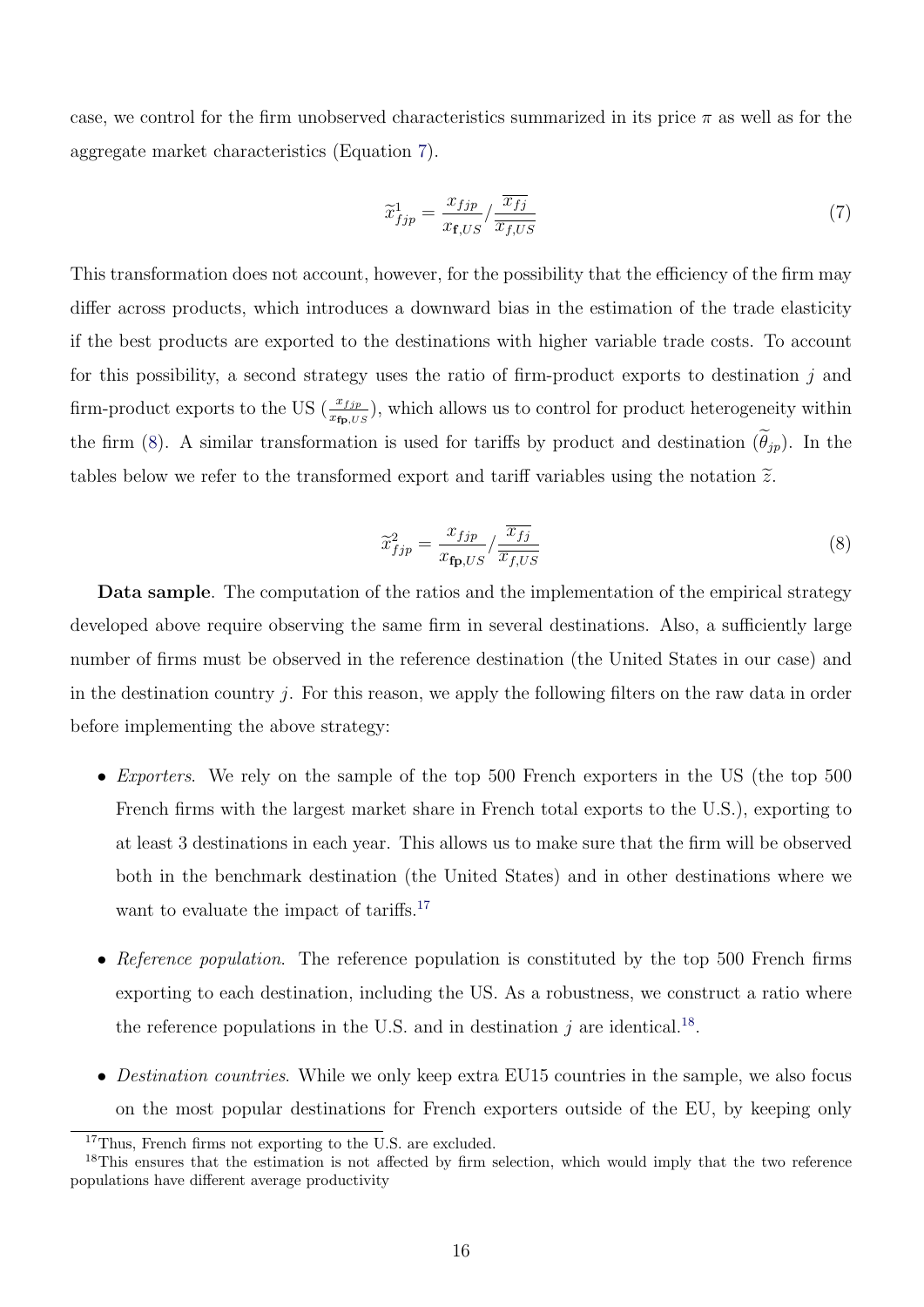those destinations where on average more than 1,000 French firms operate through exports every year. We end-up with 30 destinations that we report in Appendix Table [ST](#page-26-0)1.

#### 3.2 Micro estimates: firm-level exports

We log-linearized Equation [6](#page-16-3) (see Equation [9\)](#page-18-0). We estimate this relation with Ordinary Least Squares (OLS) to get a prediction for the trade elasticity  $(1 - \sigma)$ . As shown in the previous section, the method of ratios controls for the characteristics of the firm and the destination. All the variance comes from the variation of tariffs and exports across firms-and-destinations. We also replicate this estimation by taking as the dependent variable a transformation of the number of products exported by the firm  $(\log \tilde{N}_{fjt}^p)$  and the transformation of the average value of firm-level exports per product  $\widetilde{(\log x}_{fjt}^p)$ .

<span id="page-18-0"></span>
$$
\log(\widetilde{X_{fjt}}) = (1 - \sigma) \log(\widetilde{\theta_{fjt}}) + \epsilon_{fjt} \tag{9}
$$

Estimation results reported in Table [4](#page-19-0) show that in all specifications, variable trade costs have a negative impact on firm-level exports. In our preferred specification where we rely on a single reference population in the US and in the destination country (column 1, panel 2), the estimated elasticity is about -2 and is highly significant. This elasticity is larger (-2.47) when the estimation relies on the population of the top 200 exporters in the United States (column 4, panel 2). The estimated coefficients reported in Table [4](#page-19-0) also confirm that these results are not much affected by the choice of the weighting of products in the construction of the tariff variable, or by the choice of the reference population.

Importantly, the results also indicate that variable trade costs impact both the firm-level average exports per product and the number of product exported: tariff affect the product mix of firm-level exports. In our preferred specification, about 17% of the effect of variable trade costs is reflected in the number of products exported, and the rest of the effect is channeled through the intensive margin.

#### 3.3 Micro estimates: firm-product level exports

The selection of products driven by the variance in tariffs could still affect the estimated trade elasticity, through the changes in the product mix in each destination. In more difficult markets, we expect firms to concentrate on their best product(s). We must now shift to estimations on firm-product-destination exports by year. The empirical methodology developed in the previous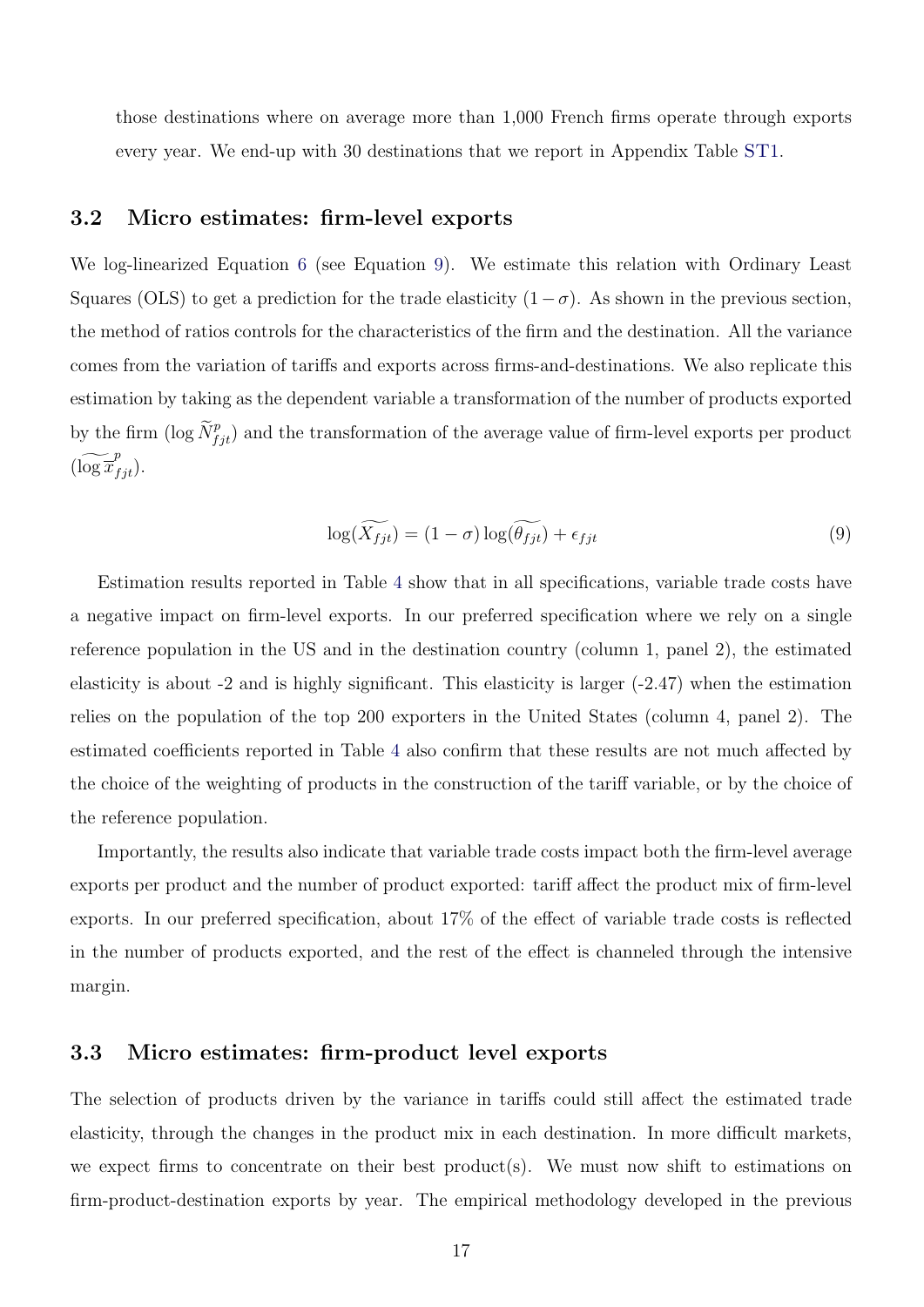|                                                               | (1)                                                                          | (2)                            | (3)                      | (4)                                                                                                                      | (5)                            | (6)                           |  |  |  |  |
|---------------------------------------------------------------|------------------------------------------------------------------------------|--------------------------------|--------------------------|--------------------------------------------------------------------------------------------------------------------------|--------------------------------|-------------------------------|--|--|--|--|
| Dep. Var.                                                     | Log $\widetilde{X}_{fit}$                                                    |                                |                          | Log $\widetilde{N}_{fit}^p$ Log $\widetilde{\overline{x}}_{fit}^p$ Log $\widetilde{X}_{fit}$ Log $\widetilde{N}_{fit}^p$ |                                | Log $\tilde{\vec{x}}_{fit}^p$ |  |  |  |  |
|                                                               | Panel 1 : Tariff 1 (f-p weights)                                             |                                |                          |                                                                                                                          |                                |                               |  |  |  |  |
| $\text{Log}(1+\widetilde{\tau}_{fit})$                        | $-1.768^a$<br>(0.160)                                                        | $-0.238^a$<br>(0.086)          | -1.530 $^a$<br>(0.143)   | $-2.204^a$<br>(0.237)                                                                                                    | -0.647 $^a$<br>(0.118)         | $-1.558^a$<br>(0.205)         |  |  |  |  |
| Observations                                                  | 25,816                                                                       | 25,816                         | 25,816                   | 11,521                                                                                                                   | 11,521                         | 11,521                        |  |  |  |  |
| Panel 2: Tariff $1 +$ single reference population in US and j |                                                                              |                                |                          |                                                                                                                          |                                |                               |  |  |  |  |
| $\text{Log}(1+\widetilde{\tau}_{fjt})$                        | -2.018 $^a\,$<br>(0.160)                                                     | -0.345 $^a$<br>(0.086)         | -1.674 $^a\,$<br>(0.145) | -2.479 $^a$<br>(0.237)                                                                                                   | $-0.761^{\alpha}$<br>(0.118)   | $-1.718^a$<br>(0.208)         |  |  |  |  |
| Observations                                                  | 25,816                                                                       | 25,816                         | 25,816                   | 11,521                                                                                                                   | 11,521                         | 11,521                        |  |  |  |  |
|                                                               | Panel 3 : Tariff 2 (f-p-j weights) + single reference population in US and j |                                |                          |                                                                                                                          |                                |                               |  |  |  |  |
| $\text{Log}(1+\tilde{\tau}_{fit})$                            | $-2.140^a$<br>(0.163)                                                        | $-0.200^b$<br>(0.085)          | $-1.940^a$<br>(0.145)    | $-2.557^a$<br>(0.244)                                                                                                    | -0.570 $^a$<br>(0.118)         | $-1.987^a$<br>(0.209)         |  |  |  |  |
| Observations                                                  | 25,816                                                                       | 25,816                         | 25,816                   | 11,521                                                                                                                   | 11,521                         | 11,521                        |  |  |  |  |
| Exporters                                                     |                                                                              | Top 500 exporters in US market |                          |                                                                                                                          | Top 200 exporters in US market |                               |  |  |  |  |

#### <span id="page-19-0"></span>Table 4: The effect of tariffs on firm-level export margins

Note: Significance levels: <sup>c</sup>10%, <sup>b</sup>5%, <sup>a</sup>1%. Robust standard errors are clustered by firm-destination. OLS estimations.  $X_{fit}$  is the total value of exports by each firm f on each destination j and year t.  $N_{fjt}^p$  is the number of products exported by firm.  $\bar{x}_{fjt}^{p'}$  is the average value of exports by product. Transformation of exports and tariffs:  $\tilde{z}_{fj} = \frac{z_{fj}}{z_{f,U}}$  $\frac{z_{fj}}{z_{f,US}} / \frac{\overline{z_{fj}}}{\overline{z_{f,U}}}$  $\frac{2f_j}{z_{f,US}}$  Reference population: Top 500 firms in each destination. Destinations: Extra EU 15 destinations, 2001, 2004 and 2007. Reference destination: United States (21% of French extra-EU15 exports).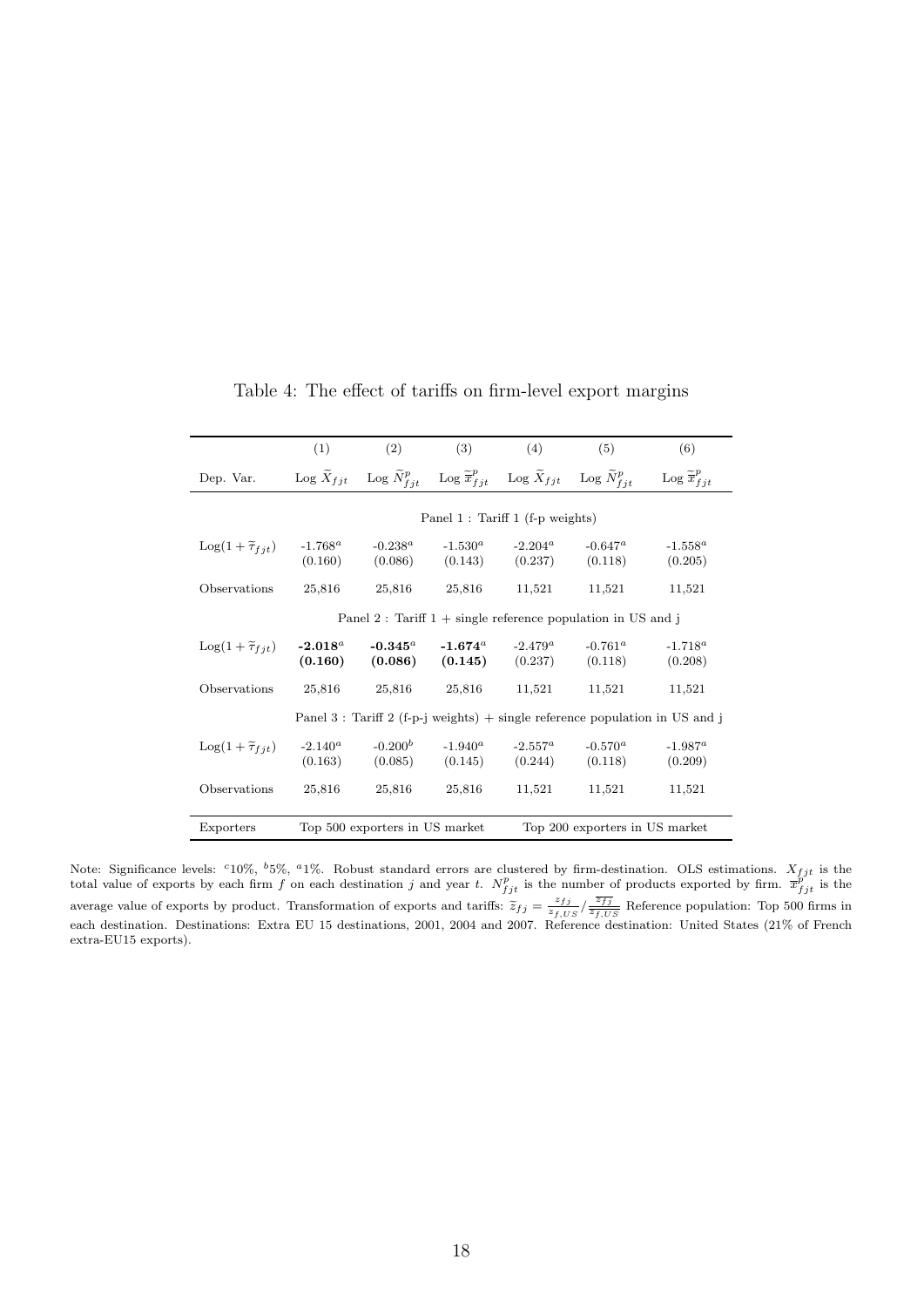section is used to control for the adjustment of the product mix in each destination. The benchmark destination is the US, as before. Equation [\(10\)](#page-20-0) is estimated using an OLS estimator as in the case of firm-level exports.

<span id="page-20-0"></span>
$$
\log(\widetilde{x_{fjpt}}) = (1 - \sigma) \log(\theta_{fjpt}) + \epsilon_{fjpt} \tag{10}
$$

In the three first columns of Table [5,](#page-21-0) we consider the top 500 French exporters to the US, while we restrict to the 200 top ones in the next three columns. In columns (1) and (4) we consider all products exported by each firm in our sample, while we restrict observations to products jointly exported by each firm in the sample to the US and to destination  $j$  in columns  $(2)$ ,  $(3)$ ,  $(5)$  and  $(6)$ . The transformation used for our export and tariff variables is controlling for firms and products in columns (3) and (6), but for firms only in the other columns. Finally, the sample of exporters used as a reference population for the computation of our ratios is the top 500 French firms in the US and the 500 top exporters in each destination in panel 1; in contrast, we restrict in panel 2 the reference population in each destination  $j$  to firms present in this destination among the 500 top exporters in the US. The comparison of panels 1 and 2 points to the importance of controlling for firm selection in our reference population in the different destinations. We keep this restriction in panels 3 and 4.

Estimation results reported in Table [5](#page-21-0) confirm that variable trade costs have a negative impact on firm-product level exports in each destination. In the first two columns of the table where the exports variable is transformed without taking into account unobserved product efficiency at the firm-level (the reference used to compute the firm-product exports ratio is firm-level *total* exports to the US rather than firm-product-level exports to the US), the estimated elasticity is negative but quite small. As expected, controlling for the product composition of firm exports (column 3) increases the elasticity.

The estimated elasticity is robust to restrictions to the product mix considered. We progressively concentrate on the best performing products of the firm: top 10 products in panel 2, top 3 products in panel 3, core product in panel 4. In the latter case, where any impact of the product mix is neutralized, we obtain an elasticity of about -2.5. this is our preferred estimate. Concentrating on the top 200 exporters to the US would provide slightly higher elasticities. These results confirm that variable trade costs affect the product composition of firms in each destination, with multi-product exporters concentrating on their best performing varieties in more difficult destinations.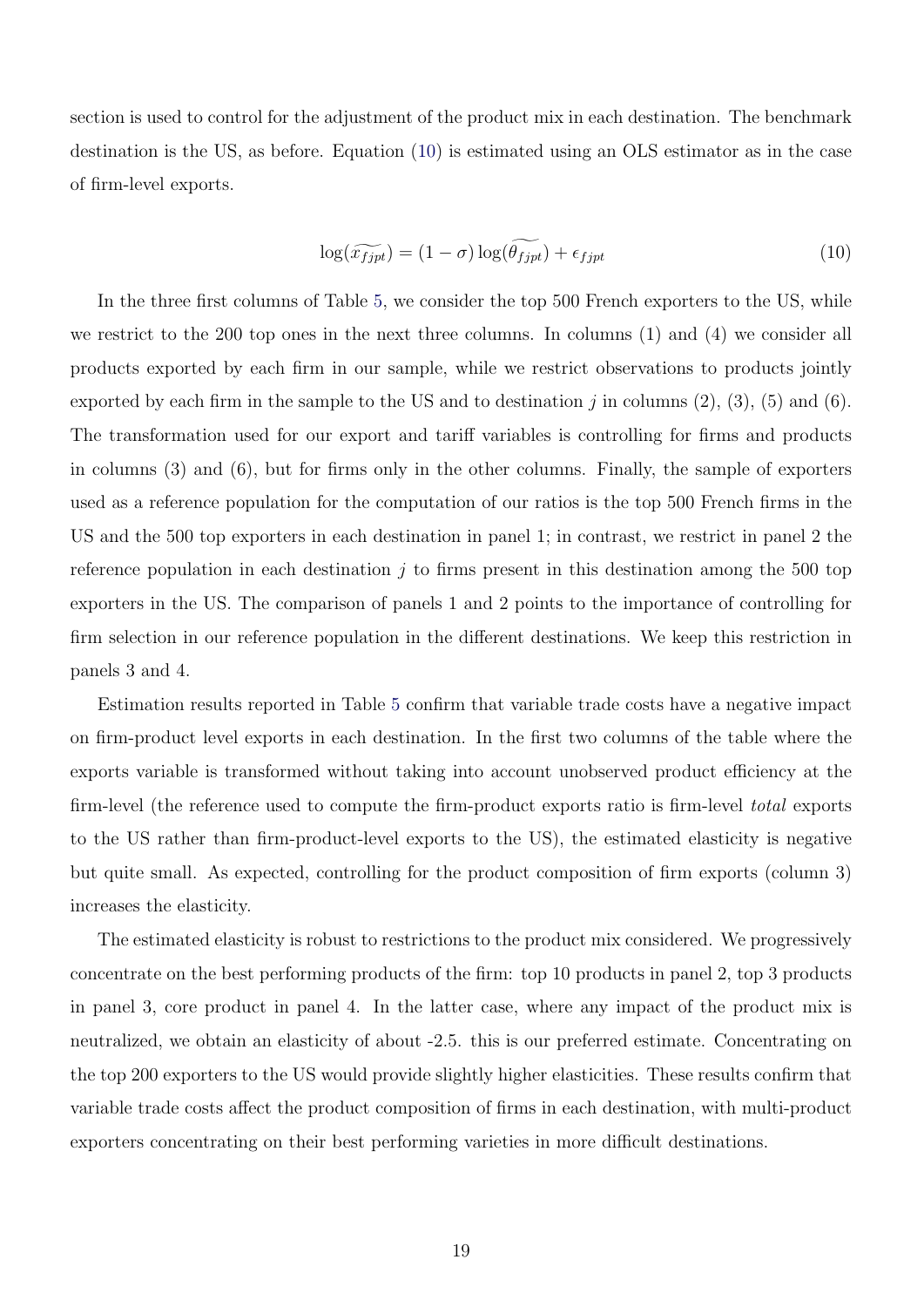|                             | (1)                                                                                                      | (2)                            | (3)                   | (4)                                                   | (5)                            | (6)                        |  |  |  |  |
|-----------------------------|----------------------------------------------------------------------------------------------------------|--------------------------------|-----------------------|-------------------------------------------------------|--------------------------------|----------------------------|--|--|--|--|
| Dep. Var.                   | Log $\widetilde{x}_{fjpt}$                                                                               | Log $\widetilde{x}_{fjpt}$     |                       | Log $\widetilde{x}_{fipt}$ Log $\widetilde{x}_{fipt}$ | Log $\widetilde{x}_{fjpt}$     | Log $\widetilde{x}_{fjpt}$ |  |  |  |  |
|                             | Panel 1: Top 10 products<br>Reference population: top 500 firms in the US and j                          |                                |                       |                                                       |                                |                            |  |  |  |  |
| $Log(1+\tilde{\tau}_{int})$ | $-0.363^{a}$<br>(0.104)                                                                                  | $-0.337^{a}$<br>(0.110)        | $-1.880^a$<br>(0.140) | $-0.576^a$<br>(0.140)                                 | $-0.506^a$<br>(0.147)          | $-1.946^a$<br>(0.199)      |  |  |  |  |
| Observations                | 46,420                                                                                                   | 42,068                         | 54,460                | 25,430                                                | 23,435                         | 28,866                     |  |  |  |  |
|                             | Panel 2: Top 10 products<br>Reference population: single reference population in US and j among top 500  |                                |                       |                                                       |                                |                            |  |  |  |  |
| $Log(1+\tilde{\tau}_{int})$ | $-0.520^{a}$<br>(0.105)                                                                                  | $-0.521^a$<br>(0.111)          | $-2.064^a$<br>(0.143) | $-0.737^{a}$<br>(0.142)                               | $-0.703^a$<br>(0.149)          | $-2.167^a$<br>(0.205)      |  |  |  |  |
| Observations                | 46,420                                                                                                   | 42,068                         | 54,460                | 25,430                                                | 23,435                         | 28,866                     |  |  |  |  |
|                             | Panel 3 : Top 3 products<br>Reference population : single reference population in US and j among top 500 |                                |                       |                                                       |                                |                            |  |  |  |  |
| $Log(1+\tilde{\tau}_{int})$ | $-0.942^a$<br>(0.122)                                                                                    | $-0.899^a$<br>(0.124)          | $-2.014^a$<br>(0.150) | $-1.277^a$<br>(0.169)                                 | $-1.228^a$<br>(0.172)          | $-2.451^a$<br>(0.215)      |  |  |  |  |
| Observations                | 29,675                                                                                                   | 28,332                         | 34,780                | 14,803                                                | 14,250                         | 16,792                     |  |  |  |  |
|                             | Panel 4 : Core product<br>Reference population: single reference population in US and j among top 500    |                                |                       |                                                       |                                |                            |  |  |  |  |
| $Log(1+\tilde{\tau}_{ipt})$ | $-1.481^{a}$<br>(0.155)                                                                                  | $-1.403^a$<br>(0.155)          | $-2.483^a$<br>(0.159) | $-1.888^a$<br>(0.217)                                 | $-1.794^a$<br>(0.217)          | $-3.171^a$<br>(0.236)      |  |  |  |  |
| Observations                | 14,682                                                                                                   | 14,429                         | 17,264                | 6,928                                                 | 6,844                          | 7,928                      |  |  |  |  |
| Sample of products          | $\mathcal{S}_1$                                                                                          | $S_2$                          | $S_2$                 | $S_1$                                                 | $S_2$                          | $S_2$                      |  |  |  |  |
| Transformation              | $\widetilde{z}_{fjp}^1$                                                                                  | $\widetilde{z}_{fjp}^1$        | $\tilde{z}_{fjp}^2$   | $\widetilde{z}_{fjp}^1$                               | $\widetilde{z}_{fjp}^1$        | $\tilde{z}_{fjp}^2$        |  |  |  |  |
| Exporters                   |                                                                                                          | Top 500 exporters in US market |                       |                                                       | Top 200 exporters in US market |                            |  |  |  |  |

<span id="page-21-0"></span>Table 5: The effect of tariffs on individual exports values

Note: Significance levels: <sup>c</sup>10%, <sup>b</sup>5%, <sup>a</sup>1%. Robust standard errors are clustered by firm-product-destination.  $x_{fpj}$  is the value of the firm-product exports to destination j. Sample of products:  $S_1$ : all products;  $S_2$ : products exported to j and the US. Transformation of exports and tariffs:  $\tilde{z}_{fjp}^1 = \frac{z_{fjp}}{z_{f,U}}$  $\frac{z_{fjp}}{z_{f,US}}/\frac{\overline{z_{fj}}}{\overline{z_{f,U}}}$  $\frac{\overline{z_{fj}}}{\overline{z_{f,US}}}; \widetilde{z}_{fjp}^2 = \frac{z_{fjp}}{z_{fp,U}}$  $\frac{z_{fjp}}{z_{\mathbf{fp}},US} / \frac{\overline{z_{fj}}}{\overline{z_{f,U}}}$  $\frac{2fj}{z_{f,US}}$ . Destinations: Extra EU 15 destinations, 2001, 2004 and 2007. Reference destination: United States (21% of French extra-EU15 exports).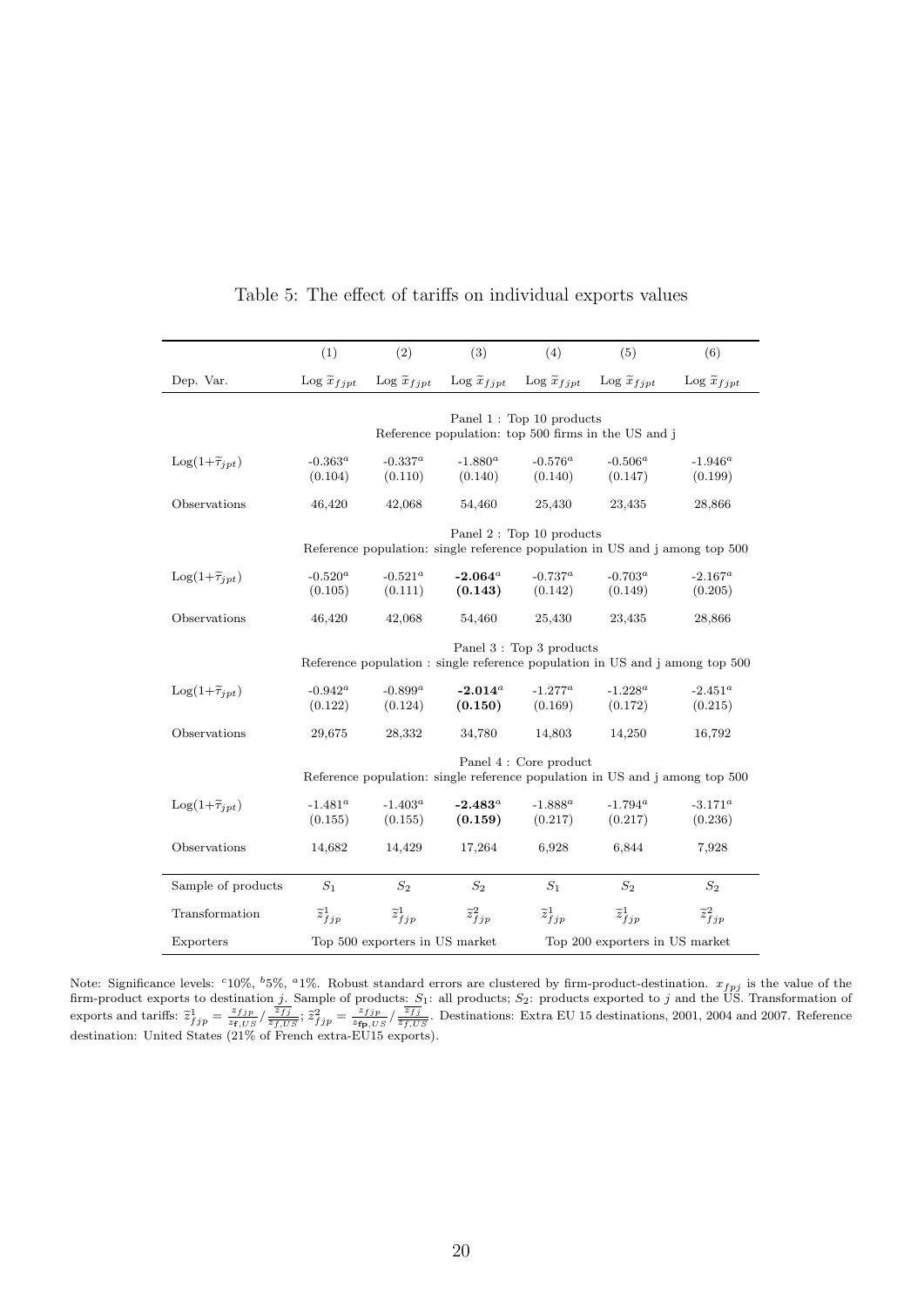## 4 Conclusion.

We use the cross sectional variation in tariffs faced by individual exporters in each destination and provide an estimation of the microeconomic elasticity of firm-level exports with respect to changes in variable trade costs, a key parameter in new trade models with heterogenous firms.

Theory warns against firm and product composition effects in presence of trade costs. We propose an empirical strategy to cope with these selection effects. A methodology of ratios is used to correct for unobserved firm characteristics driving selection in exports market as well as for the unobserved resistance term specific to each destination.

Considering French firms exporting to extra-EU destinations and focusing on the cross sectional variance in tariffs faced at the product level, we find a significant negative impact of tariffs on firm-level exports. The measured elasticity is about -2.5 when properly controlling for product composition and focusing on the core exported products. About one fifth of the impact of tariffs on exports is driven by firms adjusting their product mix across destinations.

Such elasticity can be used to calibrate welfare gains associated with tariff dismantling in a multi-product firms set up.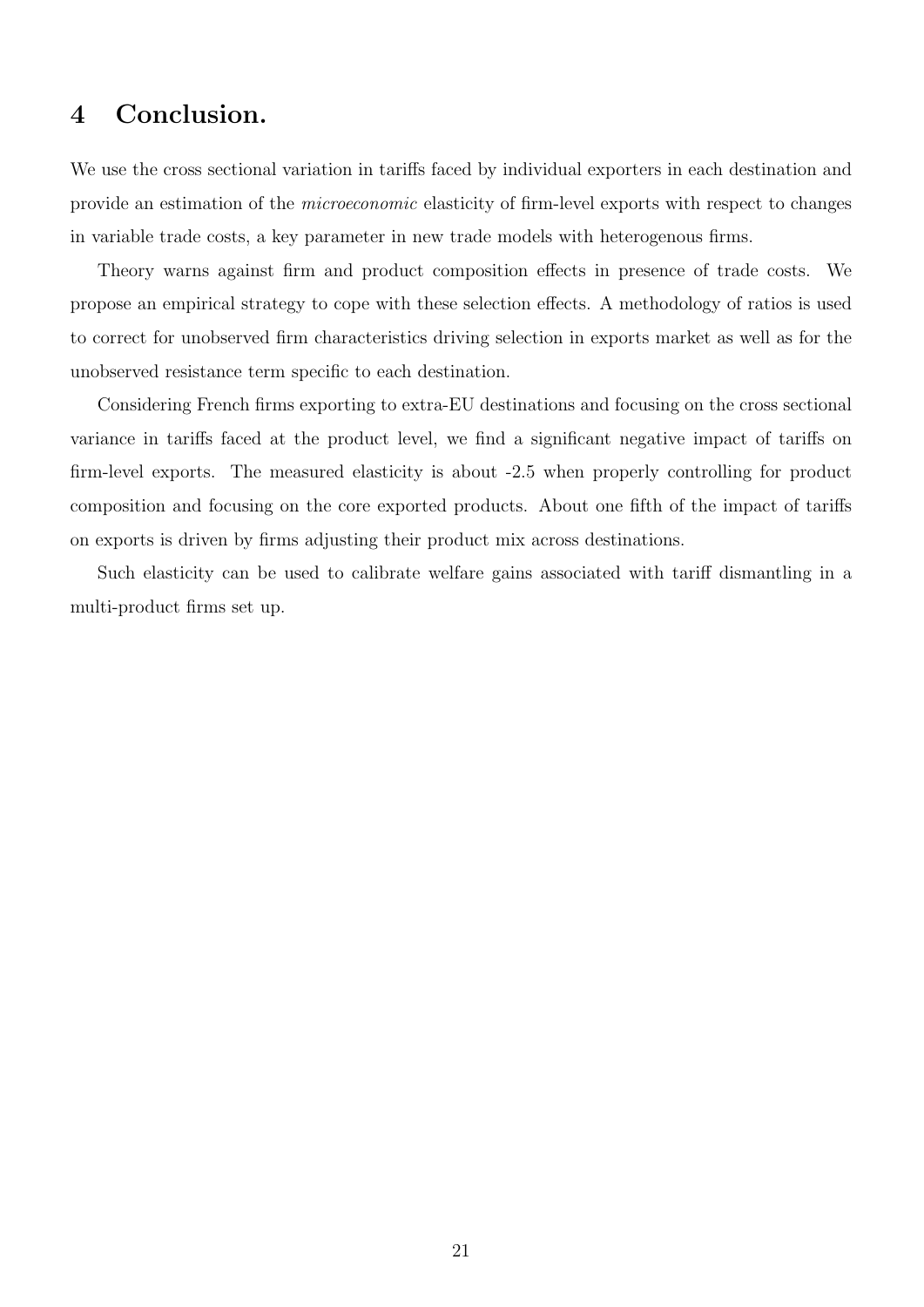## References

<span id="page-23-10"></span>Albornoz, F., F., S., P., and Hallak, J. C. (2013). Survival in export markets. mimeo.

- <span id="page-23-12"></span>Anderson, J. E. and van Wincoop, E. (2003). Gravity with gravitas: A solution to the border puzzle. American Economic Review, 93(1):170–192.
- <span id="page-23-4"></span>Anderson, J. E. and van Wincoop, E. (2004). Trade costs. *Journal of Economic Literature*, 42(3):691–751.
- <span id="page-23-2"></span>Arkolakis, C. and Muendler, M.-A. (2010). The extensive margin of exporting products: A firm-level analysis. NBER Working Papers 16641.
- <span id="page-23-5"></span>Baldwin, J. R. and Gu, W. (2004). Trade liberalization: Export-market participation, productivity growth, and innovation. Oxford Review of Economic Policy, 20(3):372–392.
- <span id="page-23-7"></span>Bas, M. and Bombarda, P. (2011). Unilateral trade reform, market access and foreign competition: the patterns of multi-product exporters. CEPII Working Paper 2011-18.
- <span id="page-23-8"></span>Bas, M., Mayer, T., and Thoenig, M. (2014). From micro to macro: demand and supply-side determinants of the trade elasticity. Mimeo Sciences Po.
- <span id="page-23-11"></span>Bernard, A. B., Jensen, J. B., Redding, S. J., and Schott, P. K. (2012). The Empirics of Firm Heterogeneity and International Trade. Annual Review of Economics, 4(1):283–313.
- <span id="page-23-1"></span>Bernard, A. B., Redding, S. J., and Schott, P. K. (2011). Multiproduct Firms and Trade Liberalization. The Quarterly Journal of Economics, 126(3):1271–1318.
- <span id="page-23-9"></span>Berthou, A. and Fontagné, L. (2013). How do Multiproduct Exporters React to a Change in Trade Costs? Scandinavian Journal of Economics, 115(2):326–353.
- <span id="page-23-3"></span>Bouet, A., Decreux, Y., Fontagne, L., Jean, S., and Laborde, D. (2008). Assessing applied protection across the world. Review of International Economics, 16(5):850–863.
- <span id="page-23-6"></span>Buono, I. and Lalanne, G. (2012). The effect of the uruguay round on the intensive and extensive margins of trade. Journal of International Economics,  $86(2):269-283$ .
- <span id="page-23-0"></span>Chaney, T. (2008). Distorted gravity: The intensive and extensive margins of international trade. American Economic Review, 98(4):1707–21.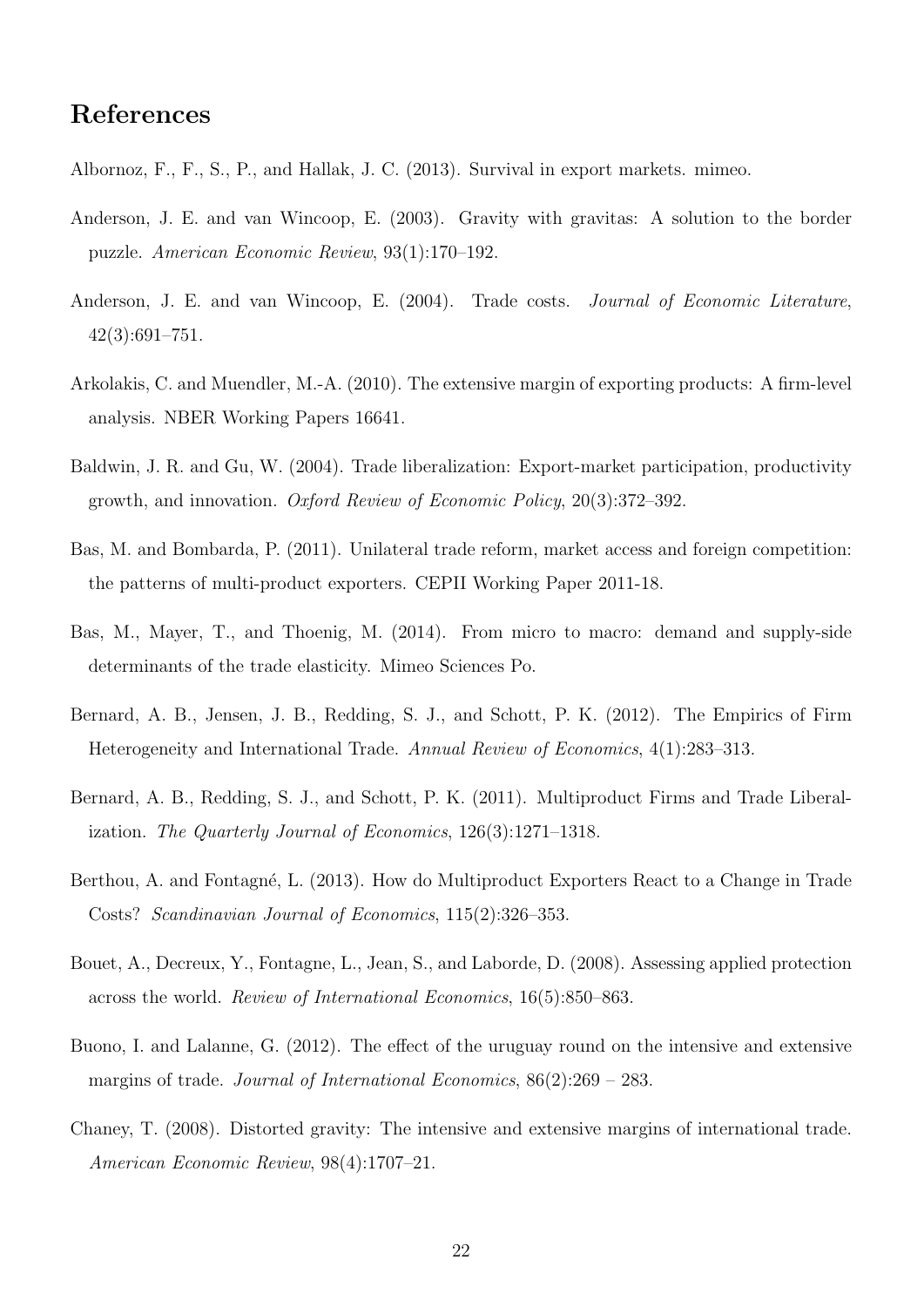- <span id="page-24-5"></span>Crozet, M. and Koenig, P. (2010). Structural gravity equations with intensive and extensive margins. Canadian Journal of Economics, 43(1):41–62.
- <span id="page-24-8"></span>Eaton, J., Kortum, S., and Kramarz, F. (2004). Dissecting trade: Firms, industries and export destinations. American Economic Review, Papers and Proceedings, 94: 150-154.
- <span id="page-24-2"></span>Eckel, C. and Neary, J. P. (2010). Multi-product firms and flexible manufacturing in the global economy. Review of Economic Studies, 7(1):188–217.
- <span id="page-24-7"></span>Fitzgerald, D. and Haller, S. (2014). Exporters and Shocks: Dissecting the International Elasticity Puzzle. NBER Working Papers 19968.
- <span id="page-24-9"></span>Guimbard, H., Jean, S., Mimouni, M., and Pichot, X. (2012). Macmap-hs6 2007, an exhaustive and consistent measure of applied protection in 2007. International Economics, Q2:99–122.
- <span id="page-24-6"></span>Iacovone, L. and Javorcik, B. S. (2010). Multi-product exporters: Product churning, uncertainty and export discoveries\*. The Economic Journal, 120(544):481–499.
- <span id="page-24-4"></span>Lawless, M.  $(2010)$ . Deconstructing gravity: trade costs and extensive and intensive margins. Canadian Journal of Economics/Revue canadienne d'economique, 43(4):1149–1172.
- <span id="page-24-3"></span>Mayer, T., Melitz, M. J., and Ottaviano, G. I. P. (2014). Market Size, Competition, and the Product Mix of Exporters. American Economic Review, 104(2):495–536.
- <span id="page-24-1"></span>Melitz, M. J. (2003). The impact of trade on intra-industry reallocations and aggregate industry productivity. Econometrica, 71(6):1695–1725.
- <span id="page-24-0"></span>Melitz, M. J. and Redding, S. J. (2013). New Trade Models, New Welfare Implications. NBER Working Papers 18919.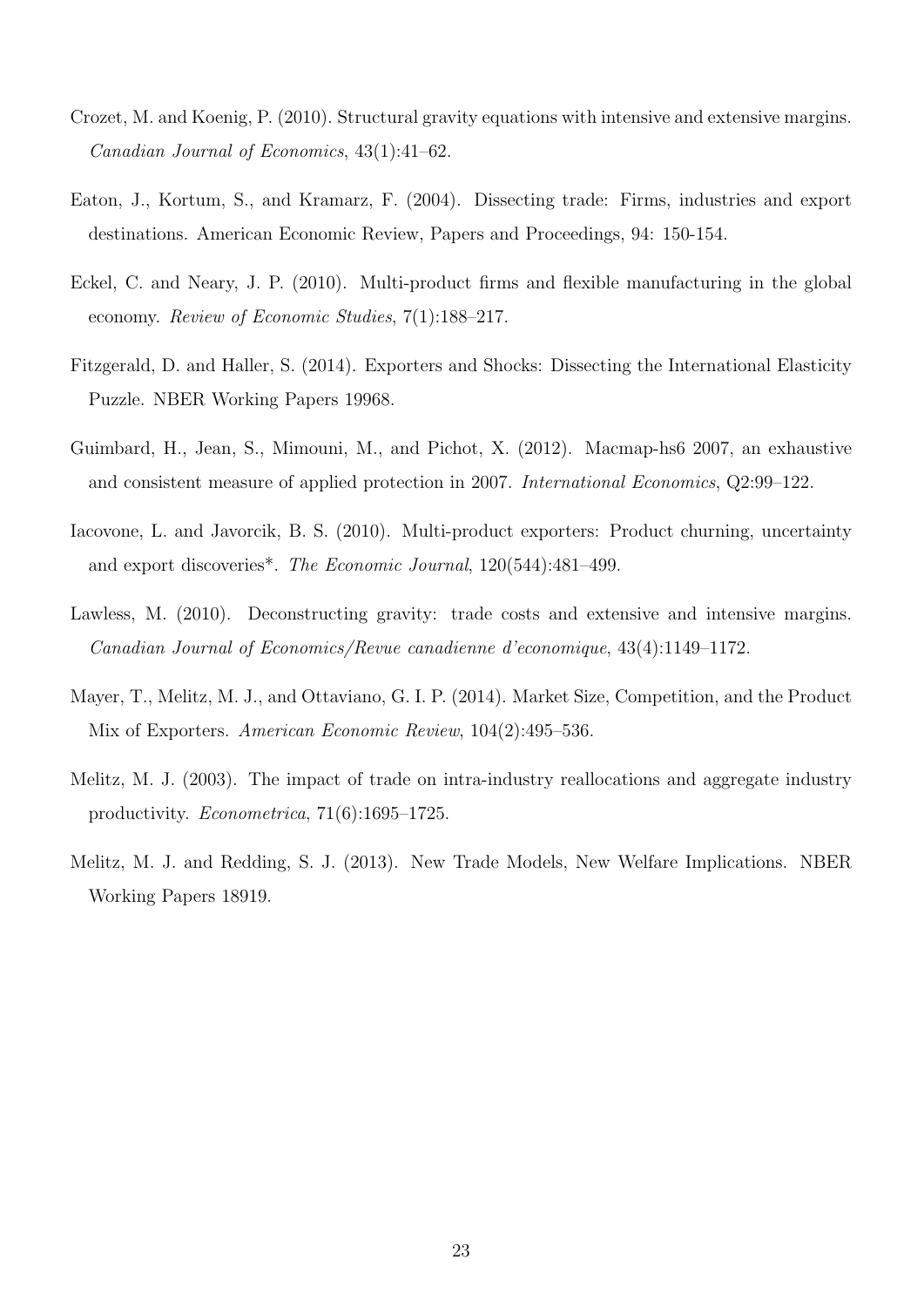## 5 Appendix

#### 5.1 Tariff data

We provide here a description of the tariff data used. Tariffs are ad-valorem and *applied*: they can be considered as an accurate measure of a variable trade cost.<sup>[19](#page-25-0)</sup>

The tariffs applied to France by each trade partner and for each product category are extracted from the MAcMap-HS6 database. The rationale for the construction of the database is detailed in [Bouet et al.](#page-23-3) [\(2008\)](#page-23-3). Market Access Map (MAcMap) is a database developed jointly by ITC (UNCTAD-WTO, Geneva) and CEPII (Paris). The last version is documented in [Guimbard et al.](#page-24-9) [\(2012\)](#page-24-9). It provides with a disaggregated, exhaustive and bilateral measurement of applied tariff duties, taking regional agreements and trade preferences exhaustively into account. Tariffs data are provided at the product-level with Harmonised System 6-digits detail, with a total of 5,111 product categories. The data are initially provided for the year 2001, 2004 and 2007 in the HS6- 1996 revision. As the customs data are aggregated with the same level of disaggregation, our data can easily be matched after converting the products into the same revision of the HS nomenclature.

#### 5.2 Construction of the variable costs indicators using tariffs

The unit of observation for the tariffs data is the tariff rate applied to French exports for product p in destination j,  $\tau_{jp}$ . As we want to assess the effects of the variable trade costs, measured by tariffs, on the margins of French exports, we need to make some aggregation.

• The *aggregate tariff faced by France in each destination*  $i$  has to reflect the French structure of exports by product. To avoid the endogeneity bias related to the selection of products in each destination, or the fact that tariffs will affect market shares for each product, we use a product structure for French exports that reflects the share of product  $p$  in French total exports for the years 2000-2001. The following formula is applied:

 $\tau_j = \sum_p \omega_{FR,p} \tau_{jp}$  with  $\omega_{FR,p} = \frac{X_{FR,p}}{\sum_n X_{FR,p}}$  $\frac{A_{FR,p}}{p X_{FR,p}}$  and  $X_{FR,p}$  the value of French exports for product p. This measure of tariff faced by France in each destination  $\dot{\eta}$  is used to explain the aggregate value of French exports to that destination, the number of transactions to that destination, and the mean value of individual transactions.

<span id="page-25-0"></span><sup>&</sup>lt;sup>19</sup>This measure includes ad valorem equivalents of specific tariffs where needed.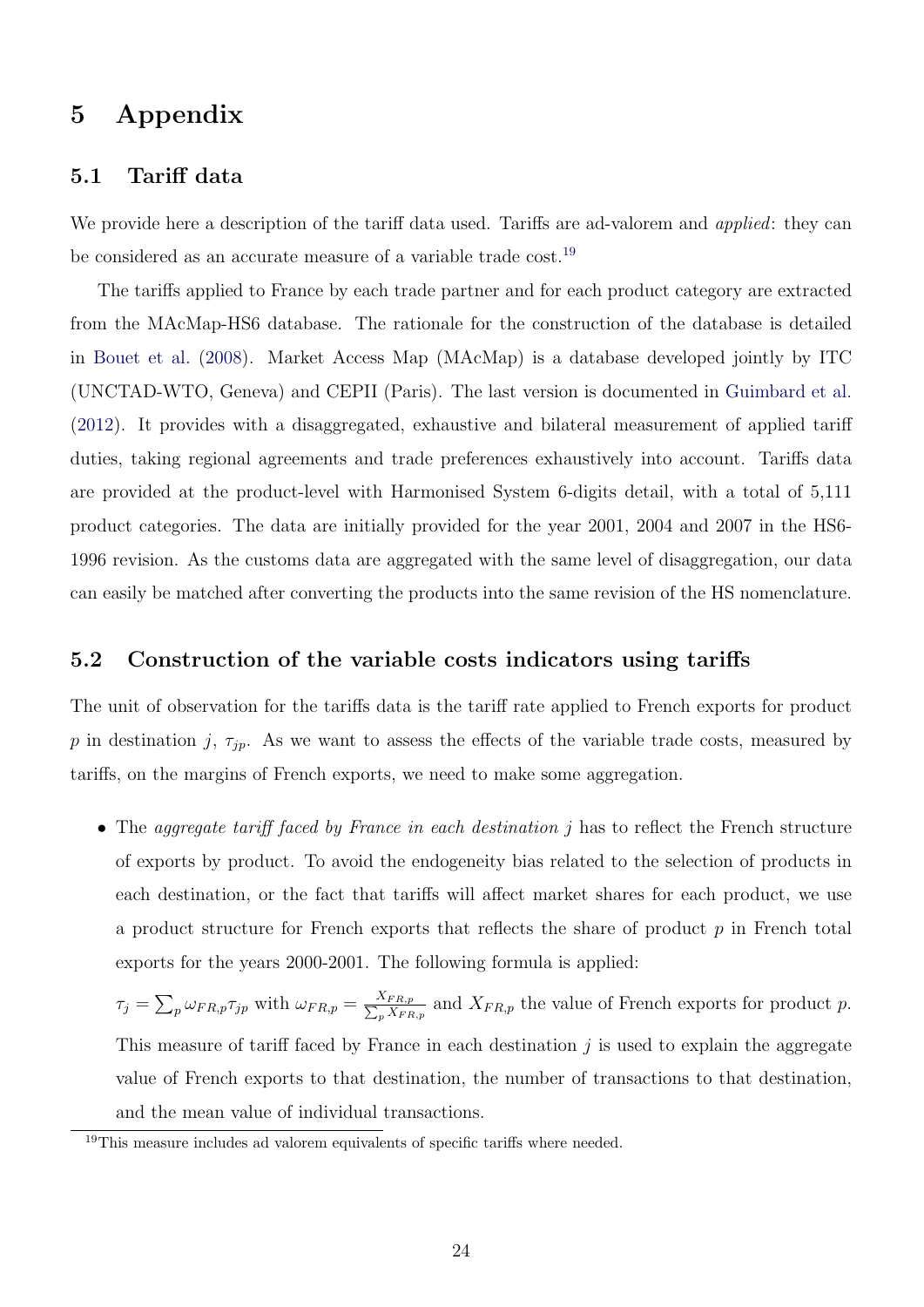• The firm-level average tariff in each destination  $j$  is computed in the same way, except that we use the product composition of firm f exports in the years 2000-2001:

 $\tau_{fj} = \sum_{p} \omega_{f,p} \tau_{jp}$  with  $\omega_{f,p} = \frac{X_{f,p}}{\sum_{p} X_{f,p}}$  $\frac{\Delta_{f,p}}{p X_{f,p}}$  and  $X_{f,p}$  the value of firm f exports for product p. Since the product structure of firm-level exports  $\omega_{f,p}$  has no destination dimension, the firmspecific tariff is therefore computed by taking into account the level of tariffs in each destination, for all products that are exported at least once by the firm in the years 2000-2001.

• The tariff applied by product on French exports in destination  $j, \tau_{jp}$ , is used to explain the value of individual transactions when we use the most disaggregated data in the estimation.

#### 5.3 List of countries in firm-destination and firm-product-destination

<span id="page-26-0"></span>

|                      | Number of    | Percentage of<br>observations |
|----------------------|--------------|-------------------------------|
| Country              | observations |                               |
| United States        | 1,500        | 5.81                          |
| Japan                | 1,197        | 4.64                          |
| Canada               | 1,138        | 4.41                          |
| Australia            | 1,100        | 4.26                          |
| China                | 1,075        | 4.16                          |
| Korea                | 1,027        | 3.98                          |
| Brazil               | 1,022        | 3.96                          |
| Turkey               | 1,014        | 3.93                          |
| Singapore            | 993          | 3.85                          |
| Poland               | 989          | 3.83                          |
| South Africa         | 973          | 3.77                          |
| Israel               | 958          | 3.71                          |
| Hong Kong            | 939          | 3.64                          |
| Taiwan               | 938          | 3.63                          |
| Czech republic       | 931          | 3.61                          |
| Mexico               | 923          | 3.58                          |
| India                | 874          | 3.39                          |
| United Arab Emirates | 863          | 3.34                          |
| Russia               | 858          | 3.32                          |
| Morocco              | 840          | 3.25                          |
| Norway               | 833          | 3.23                          |
| Hungary              | 822          | 3.18                          |
| Thailand             | 802          | 3.11                          |
| Tunisia              | 752          | 2.91                          |
| Saudi Arabia         | 715          | 2.77                          |
| Algeria              | 587          | 2.27                          |
| Lebanon              | 382          | 1.48                          |
| Argentina            | 272          | 1.05                          |
| Egypt                | 253          | 0.98                          |
| Malaysia             | 246          | 0.95                          |
| Total                | 25816        | 100                           |

Table ST1: List of countries used in micro-level estimations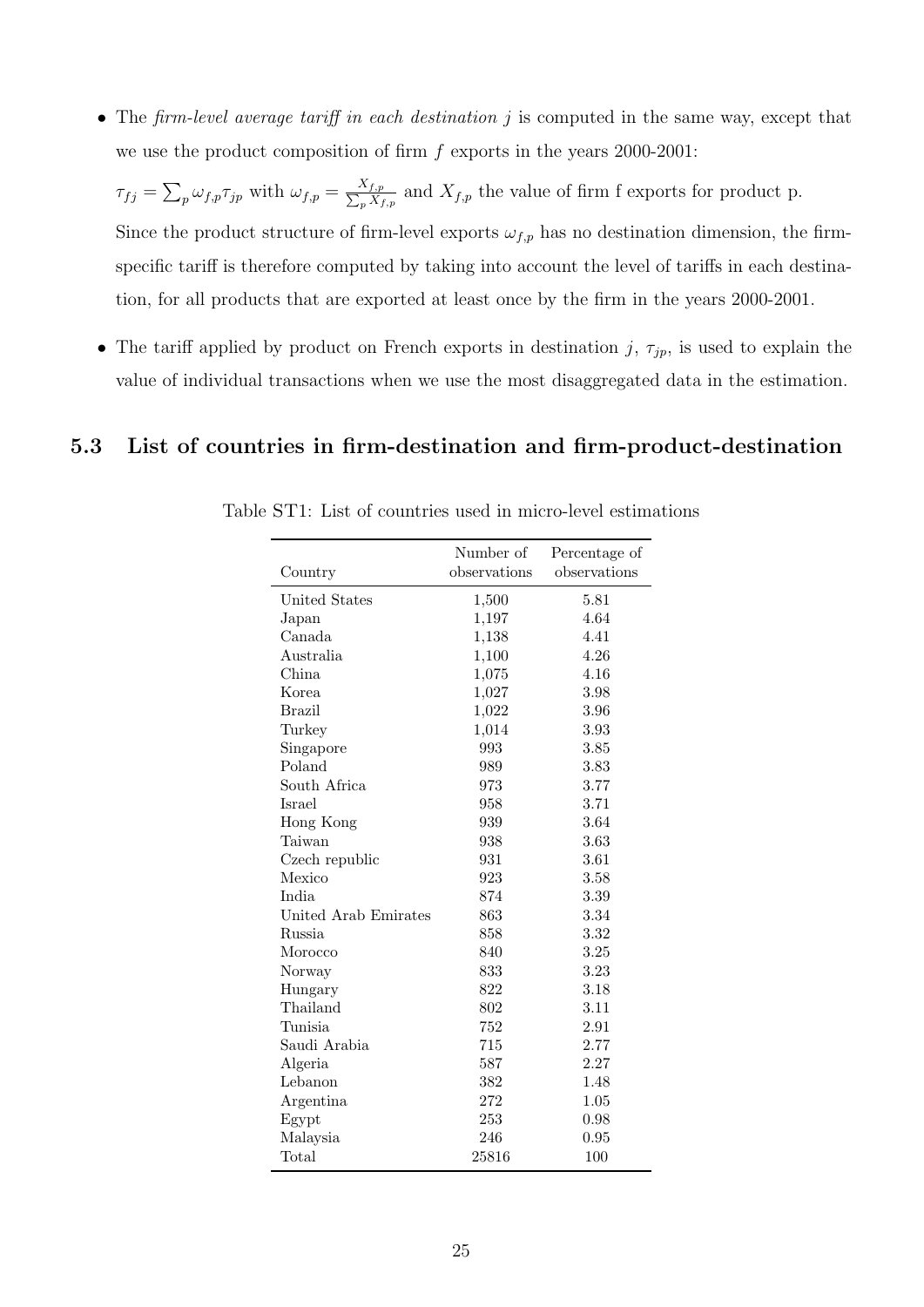## 5.4 Aggregate results

| Dep. Var.                              | (1)               | (2)                       | (3)                  | (4)                    | (5)                       | (6)                    |
|----------------------------------------|-------------------|---------------------------|----------------------|------------------------|---------------------------|------------------------|
|                                        | Log $N_{it}^{fp}$ | Log $(\overline{x}_{it})$ | $\text{Log}(X_{it})$ | Log $N_{it}^{fp}$      | Log $(\overline{x}_{jt})$ | Log $(X_{jt})$         |
| Log $(1+\tau_{it})$                    | $-3.928^a$        | 0.726                     | $-3.202^a$           | $-3.683^a$             | 0.613                     | $-3.070^a$             |
|                                        | (0.639)           | (0.562)                   | (0.766)              | (0.631)                | (0.589)                   | (0.778)                |
| WTO membership <sub>it</sub>           | $0.399^a$         | $-0.173^b$                | $0.226^b$            | $0.263^a$              | $-0.148^c$                | 0.115                  |
|                                        | (0.086)           | (0.076)                   | (0.103)              | (0.087)                | (0.081)                   | (0.107)                |
| Log Distance <sub>j</sub>              | $-0.587^a$        | 0.065                     | $-0.522^a$           | $-0.886^a$             | 0.135                     | $-0.750^a$             |
|                                        | (0.056)           | (0.049)                   | (0.067)              | (0.102)                | (0.095)                   | (0.126)                |
| $Log Area_i$                           | $-0.086^a$        | $-0.050^{b}$              | $-0.136^a$           | $-0.116^a$             | $-0.044^b$                | $-0.160^a$             |
|                                        | (0.023)           | (0.020)                   | (0.027)              | (0.023)                | (0.021)                   | (0.028)                |
| Landlocked <sub>i</sub>                | $-0.512^a$        | 0.171                     | $-0.341^{b}$         | $-0.451^a$             | 0.162                     | $-0.289^b$             |
|                                        | (0.123)           | (0.108)                   | (0.147)              | (0.116)                | (0.109)                   | (0.144)                |
| Common Language <sub>i</sub>           | $1.139^{a}$       | $-0.700^a$                | $0.438^{c}$          | $1.220^{a}$            | $-0.701^a$                | $0.519^{b}$            |
|                                        | (0.187)           | (0.164)                   | (0.223)              | (0.178)                | (0.166)                   | (0.220)                |
| Colonial $\lim_{i}$                    | $0.842^a$         | $-0.002$                  | $0.840^a$            | $0.863^a$              | $-0.011$                  | $0.851^{a}$            |
|                                        | (0.166)           | (0.146)                   | (0.199)              | (0.158)                | (0.147)                   | (0.194)                |
| Common legal origin <sub>i</sub>       | $-0.036$          | $0.288^{a}$               | $0.252^b$            | $-0.151^{c}$           | $0.313^{a}$               | 0.162                  |
|                                        | (0.086)           | (0.075)                   | (0.103)              | (0.086)                | (0.081)                   | (0.107)                |
| Log real GDP $_{it}$                   | $0.547^a$         | $0.272^a$                 | $0.820^{a}$          | $0.599^a$              | $0.263^a$                 | $0.862^a$              |
|                                        | (0.029)           | (0.026)                   | (0.035)              | (0.030)                | (0.028)                   | (0.037)                |
| Log Multilateral distance <sub>i</sub> |                   |                           |                      | $1.395^{a}$<br>(0.376) | $-0.309$<br>(0.351)       | $1.086^{b}$<br>(0.464) |
| Log $(1+Herfindahl_{it})$              |                   |                           |                      | $-2.314^a$<br>(0.592)  | 0.116<br>(0.553)          | $-2.199^a$<br>(0.730)  |
| Time dummies                           | yes               | yes                       | yes                  | yes                    | yes                       | yes                    |
| Observations                           | 240               | 240                       | 240                  | 240                    | 240                       | 240                    |
| R-squared                              | 0.761             | 0.608                     | 0.769                | 0.789                  | 0.610                     | 0.783                  |

<span id="page-27-0"></span>

|  |  |  |  |  | Table ST2: Influence of tariffs on country-level export margins |  |  |
|--|--|--|--|--|-----------------------------------------------------------------|--|--|
|--|--|--|--|--|-----------------------------------------------------------------|--|--|

Note: Significance levels: <sup>c</sup>10%, <sup>b</sup>5%, <sup>a</sup>1%. Robust standard errors in parentheses.  $N_{jt}^{fp}$  is the number of firm-product transactions to destination  $j$ .  $\overline{x}_{jt}^{fp}$  is the mean value of firm-product transactions to destination j.  $X_{jt}$  is the aggregate value of exports to destination j. Sample: Extra EU 15 destinations; pooled data for years 2001, 2004